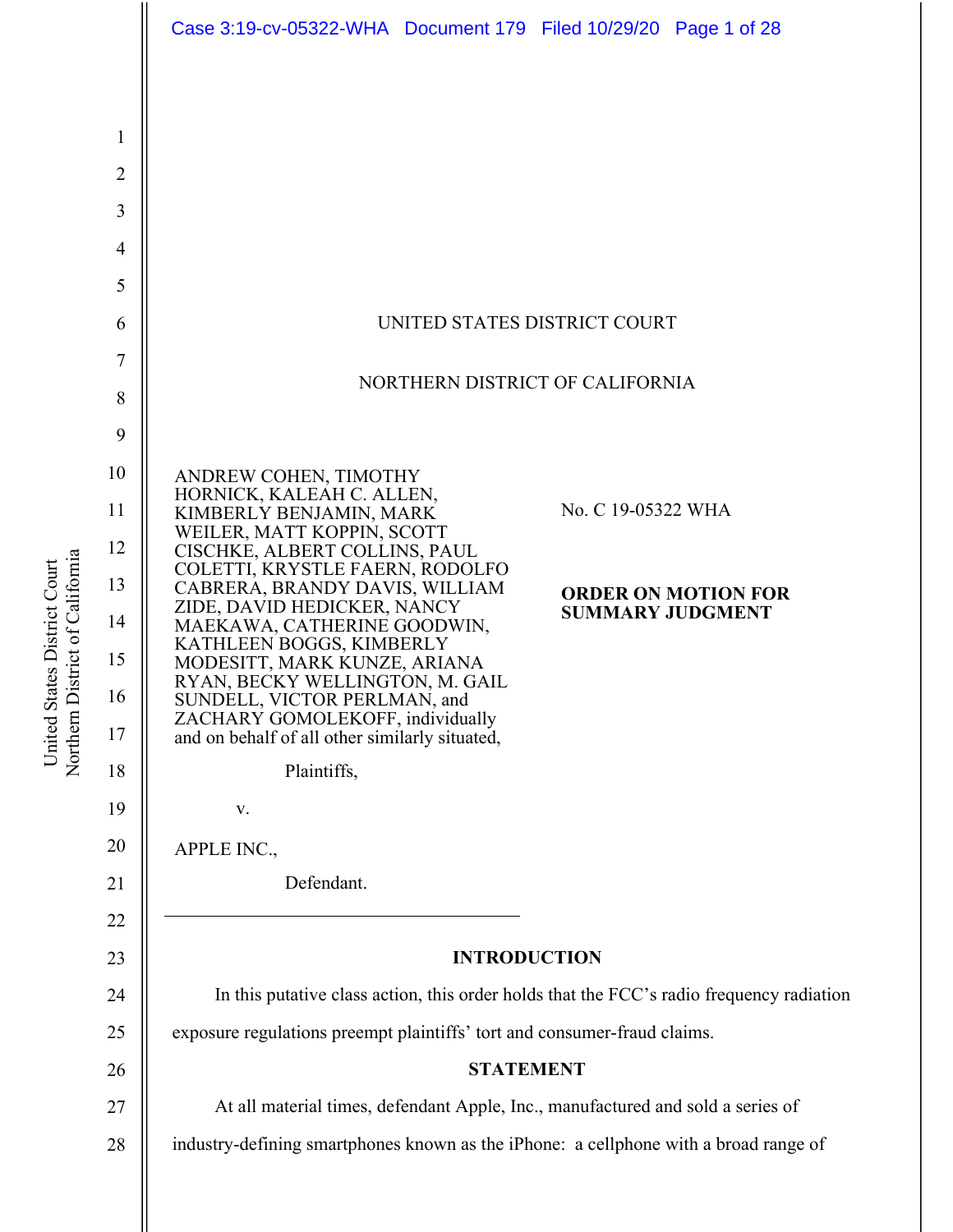### Case 3:19-cv-05322-WHA Document 179 Filed 10/29/20 Page 2 of 28

10 11 12 Northern District of California Northern District of California 13 14 15 16 17 18

United States District Court

United States District Court

1

2

3

4

5

6

7

8

9

additional functions based on advanced computing capability, large storage capacity, and internet connectivity. Like other forms of wireless communication, these smartphones relied on radiofrequency electromagnetic waves (RF radiation) to send and receive signals. The oscillation of electrical charges in the phone antennas would generate RF radiation emanating from those antennas. The closer to the body the phone remained while in use, the more RF radiation a user would get.

For at least the last forty years, scientists have weighed in on the health risks associated with RF radiation exposure from radio transmitters. Unlike ionizing radiation (such as X-rays), which is always potentially harmful to human tissue, non-ionizing radiation, such as phones emit, is incapable of breaking the chemical bonds so as to damage DNA. High levels of RF radiation, however, can cause adverse thermal effects, like a burn. More controverted is the purported existence of non-thermal effects caused by lower levels of RF radiation. Such effects, if they exist, may include an increased risk of cancer, cellular stress, structural and functional changes to the reproductive system, learning and memory deficits, genetic damage, and neurological disorders.

Based on its review of the science, the Federal Communications Commission has promulgated RF exposure standards that all cellphones must comply with before being sold in the United States. *Guidelines for Evaluating the Environmental Effects of Radiofrequency Radiation*, 11 F.C.C.R. 15123 ¶ 171 (1996) (*1996 RF Order*). Plaintiffs, purchasers of nine different iPhone models, seek to hold Apple to account for selling iPhones that allegedly do not comply with the Commission's RF emissions standards.

Plaintiffs filed this action in September 2019, seeking to represent "[a]ll persons who have owned or leased an iPhone for personal or household use in the United States." A few weeks later, plaintiffs' counsel filed a nearly identical complaint, also in our district, on behalf of different named plaintiffs. Prior orders related and consolidated the two actions. Following an initial case management conference, plaintiffs filed their consolidated amended class action complaint, now our operative complaint (Dkt. Nos. 47, 51, 53).

28

19

20

21

22

23

24

25

26

27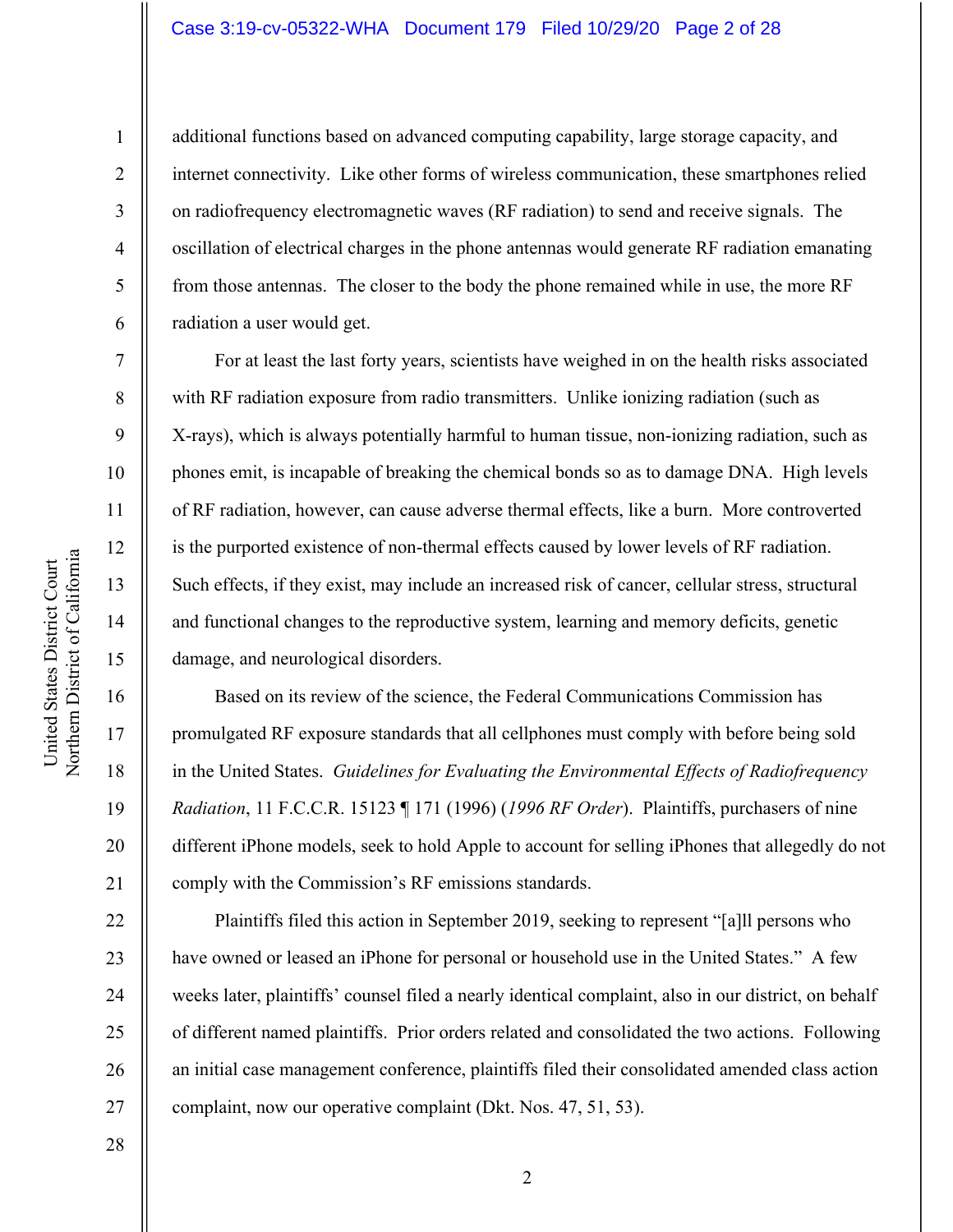### Case 3:19-cv-05322-WHA Document 179 Filed 10/29/20 Page 3 of 28

United States District Court

1

2

3

4

5

6

7

8

9

10

11

12

13

14

15

16

17

18

19

20

21

22

23

24

The operative complaint alleged seven disclosure-related claims and one negligence claim for medical monitoring. Plaintiffs based the latter on an allegedly increased risk of harm they may face due to their use of iPhones as advertised. The disclosure-related claims alleged that Apple marketed its phones for use on or in close proximity to the body, but failed to disclose that such use would allegedly expose consumers to RF radiation levels above the federal standards, and failed to disclose the alleged risk attendant to such exposure.<sup>1</sup>

Apple sought dismissal under a litany of theories, including preemption, lack of standing, and various pleading deficiencies. Following a hearing, an order found that matters outside the pleadings had been presented in Apple's briefs without sufficient justification. Apple's motion became one for summary judgment under Rule 56 and discovery opened immediately (Dkt. Nos. 62, 75, 89).

Given the necessary application of FCC regulations and guidance, and particularly the extent to which its regulations could preempt plaintiffs' claims, the Court invited the Commission to participate as an amicus curiae. The Commission accepted, filing a statement of interest addressing the application of its regulations and guidance to plaintiffs' claims.

After some discovery ensued, Apple moved again for summary judgment on the dispositive issues of preemption and jurisdiction.

Following a hearing, the undersigned judge ordered Apple to produce all communications between Apple and the FCC prior to and related to any certification involved in this action and all communications regarding the *Chicago Tribune* story. Plaintiffs were allowed a supplemental brief to explain the significance of the produced communications to the pending motion, and Apple an opportunity to respond. Promptly, Apple filed an emergency motion for clarification and an extension of time to produce the communications. A prior order granted the motion, and extended the briefing deadlines as well.

25 26

27

28

 $1$  The complaint also alleged claims for relief against another smartphone manufacturer, Samsung Electronic America, Inc. When both parties moved to dismiss, Samsung also moved to compel arbitration. A week later, plaintiffs voluntarily dismissed their claims against Samsung.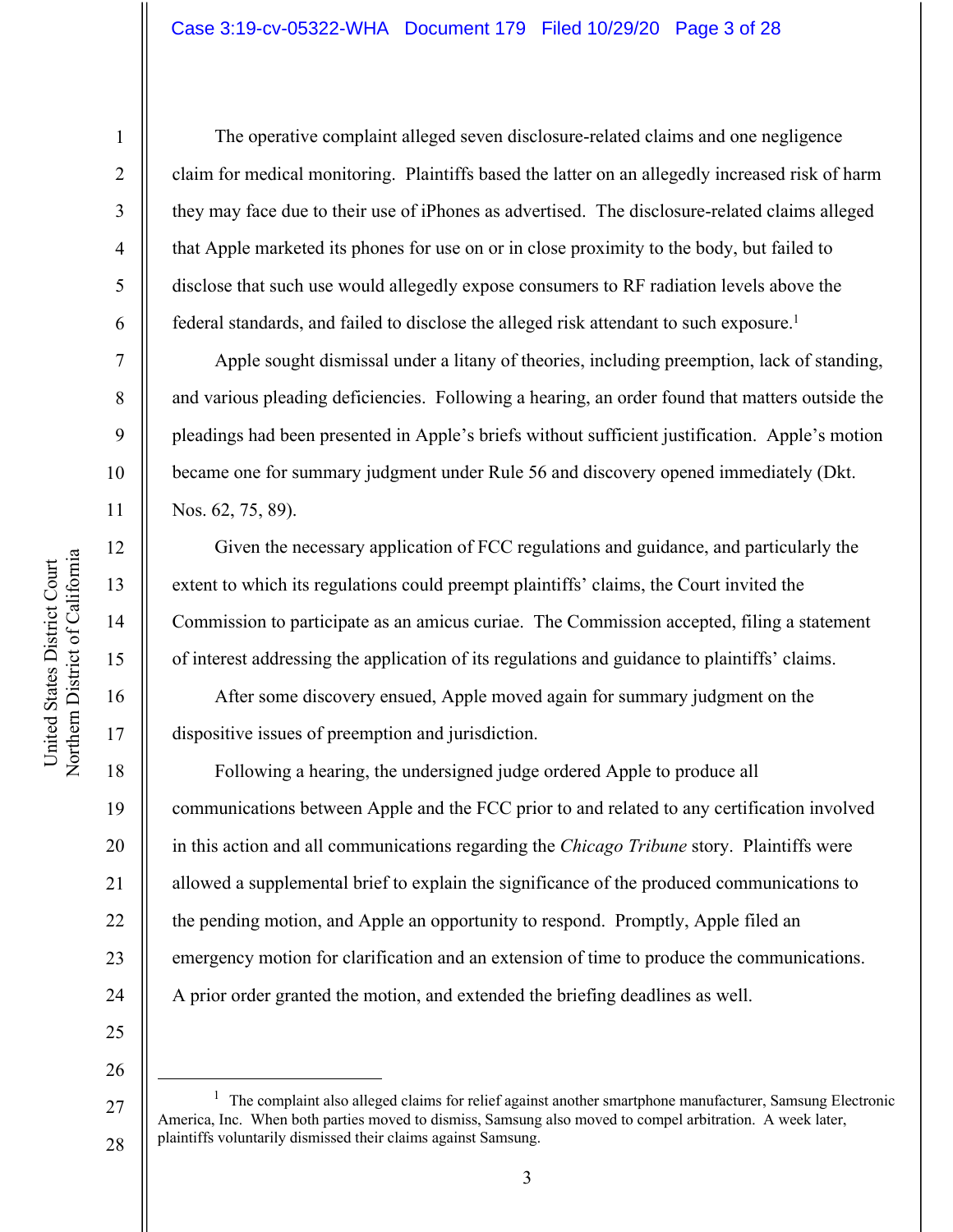1

2

3

4

5

6

7

8

9

20

21

22

23

24

25

26

27

28

Now, plaintiffs all but abandon any reliance on what communications Apple did produce and instead rehash arguments made in their briefs. The single document plaintiffs found relevant demonstrated, in that instance, that Apple, not the FCC, bore responsibility for its disclosures to consumers in their user manuals.

This order follows full briefing, a telephonic hearing (due to the ongoing public health emergency), and supplemental briefing.

#### **ANALYSIS**

Plaintiffs seek to hold Apple liable for selling iPhones that allegedly exceeded the Commission's RF radiation exposure limits, making the phones unsafe. All agree, however, that the Commission certified each and every iPhone model as compliant with its RF regulations. And, the Commission has determined that all certified cellphones pose no health risks. Plaintiffs nevertheless insist that a jury should decide whether the iPhones exceed the federal RF exposure standards here, not the administrative agency tasked with developing and administering the safety program. Under ordinary conflict preemption principles, a state law that "stands as an obstacle to the accomplishment and execution of the full purposes and objectives" of a federal law is pre-empted. *Hines v. Davidowitz*, 312 U.S. 52, 67 (1941). The basic question, then, is whether plaintiffs' tort and consumer-fraud claims that would have juries administer the Commission's regulations would stand as an obstacle to the regulations' own objectives. This order answers yes, and holds that the claims must be deemed preempted. Before reaching the preemption determination, however, three threshold issues regarding the statutory basis for the RF regulations must be addressed, following a review of the statutory and regulatory background.

The Communications Act of 1934 established the Federal Communications Commission as the centralized authority for regulating wire and radio communication, charging the Commission with making available

> a rapid, efficient, Nation-wide, and world-wide wire and radio communication service with adequate facilities at reasonable charges, for the purpose of the national defense, for the purpose of promoting safety of life and property through the use of wire and radio communication, and for the purpose of securing a more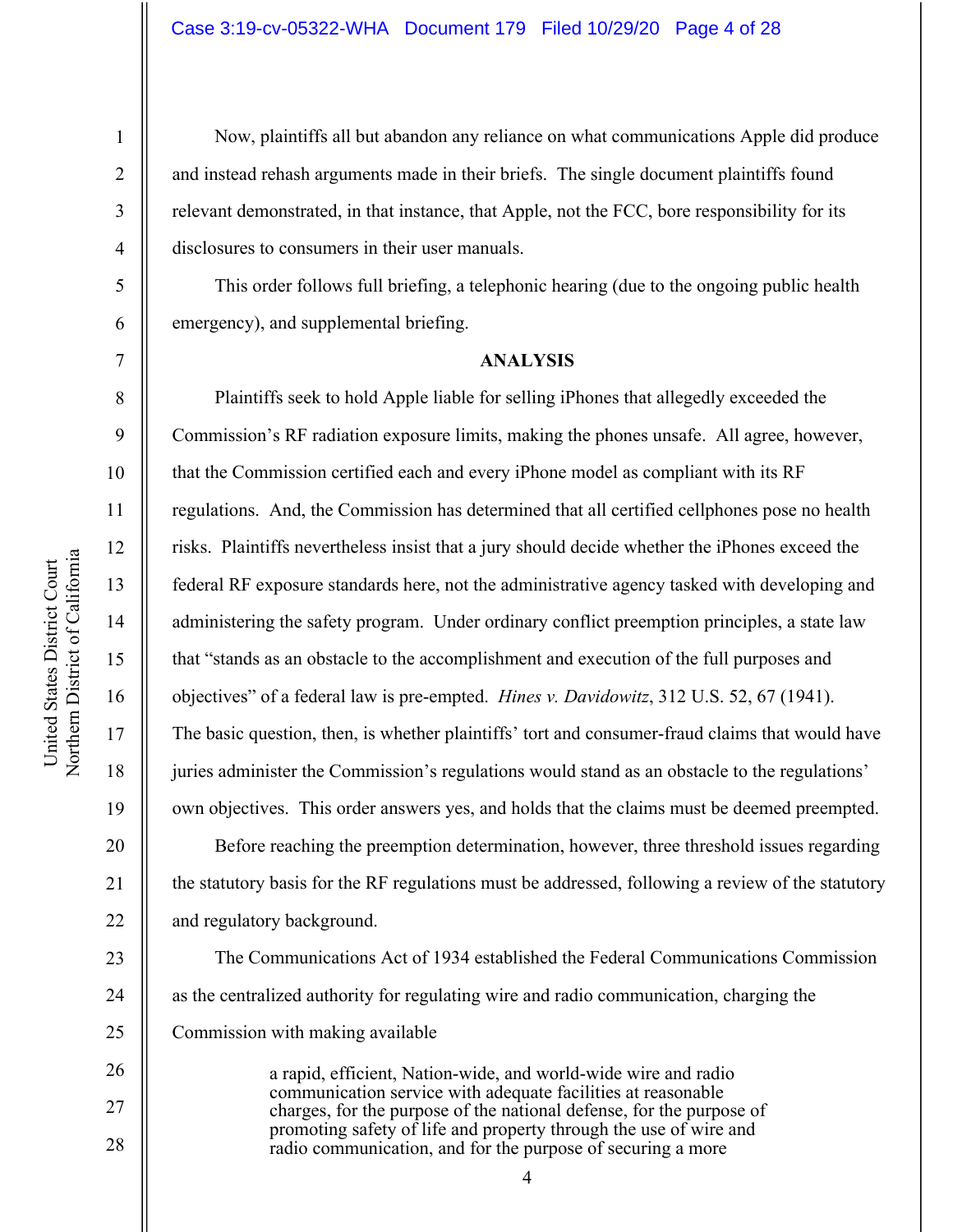### Case 3:19-cv-05322-WHA Document 179 Filed 10/29/20 Page 5 of 28

effective execution of this policy by centralizing authority heretofore granted by law to several agencies and by granting additional authority with respect to interstate and foreign commerce in wire and radio communication . . . .

47 U.S.C. § 151. To achieve its broad objectives, Congress endowed the Commission "with comprehensive powers to promote and realize the vast potentialities of radio." *Nat'l Broad. Co. v. FCC*, 319 U.S. 190, 217 (1943). One such power included the authority "to regulate 'the kind of apparatus to be used' for wireless radio communications and 'the emissions' that such equipment may produce" (Dkt. No. 101-1, FCC Statement at 3, quoting 47 U.S.C.  $§ 303(e).<sup>2</sup>$ 

The Commission has played a central role in the development of cellular radio technology since its inception, establishing the basic regulatory structure for the cellular mobile radio service in 1981. *Cellular Communications Systems*, 86 F.C.C.2d 469, 470 (1981). At the service's regulatory core is the Commission's sole jurisdiction over radio licensing pursuant to Section 301 of the 1934 Act. On the equipment side, the rules required compliance with minimum technical standards to ensure efficient and effective use of the radio spectrum licensed for cellular service. The regulations and guidance expressly asserted federal primacy over the area of technical standards, finding that "any state licensing requirements adding to or conflicting with them could frustrate federal policy." *Id.* ¶¶ 79–83.

In establishing technical standards for all radio communications, the Commission also took into account its obligations under the National Environmental Policy Act of 1969. These standards required environmental assessment of proposed transmitting facilities and operations that exceeded applicable health and safety standards for RF radiation exposure. Although NEPA imposed only procedural requirements, the Commission adopted substantive technical requirements as well, out of "concern that any significant impact on the human environment caused by excessive exposure to RF radiation should be considered as part of

25 26

27 28 <sup>2</sup> The Communications Act is located at Chapter 5 of Title 47 of the United States Code. 47 U.S.C. §§ 151 *et seq.* The "short title" of the chapter is "Communications Act of 1934." 47 U.S.C. § 609. The Telecommunications Act of 1996 contained provisions that amended the Communications Act of 1934 and provisions that did not. Somewhat haphazard use of the Telecommunications Act to refer to the codified Communications Act has led to some confusion. Unless otherwise specified, this order will refer to the codified Act as the Communications Act only.

1

2

3

4

5

6

7

8

9

10

11

12

13

14

15

16

17

18

19

20

21

22

23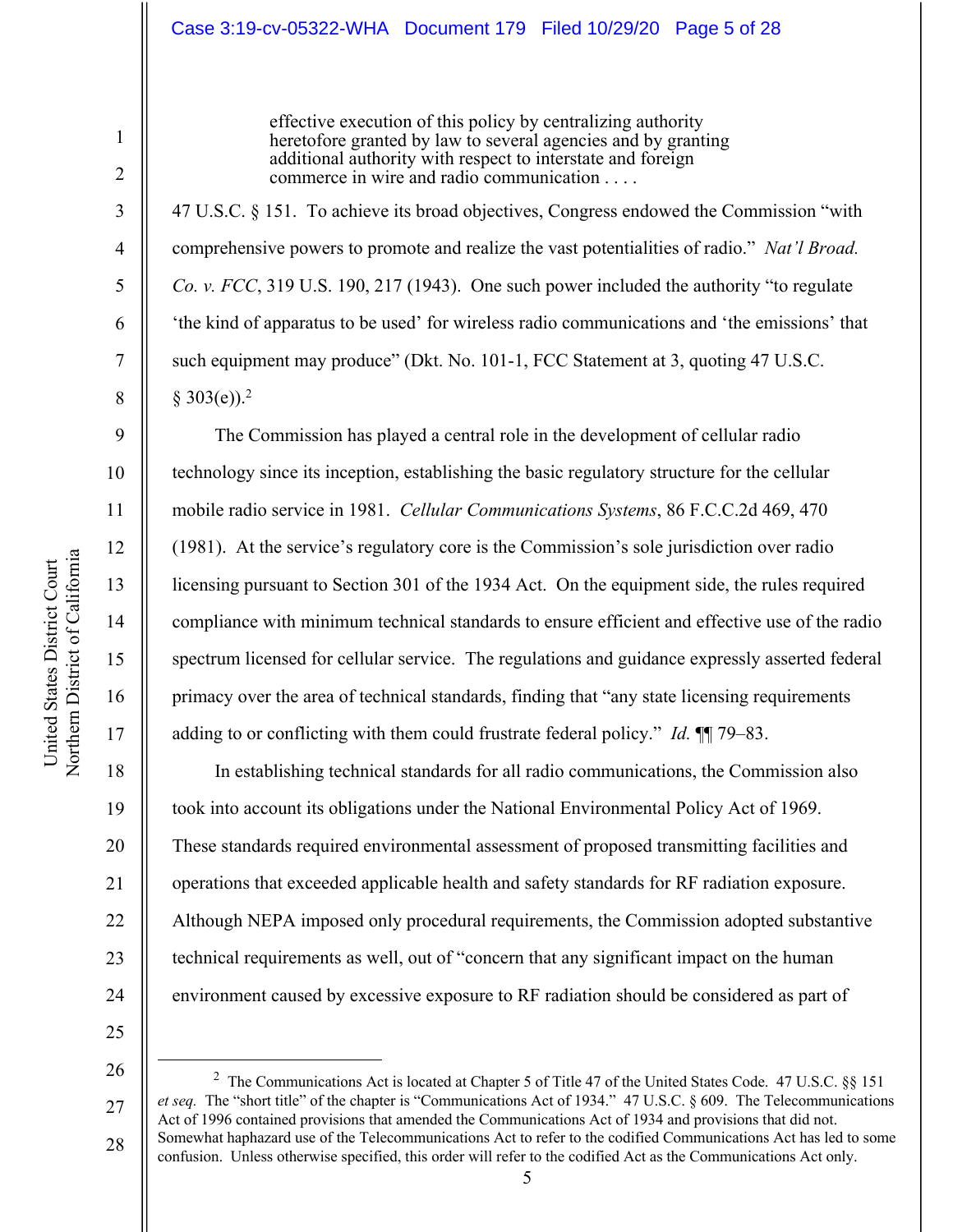# Case 3:19-cv-05322-WHA Document 179 Filed 10/29/20 Page 6 of 28

FCC procedures for licensing and approving transmitting facilities and operations."

*Responsibility of the Federal Communications Commission to Consider Biological Effects of Radiofrequency Radiation When Authorizing the Use of Radiofrequency Devices*, 2 F.C.C.R.  $2064 \text{ T}$  2.

The 1985 rules largely adopted safety guidelines prepared by the American National Standards Institute in 1982, but excluded low-power devices such as cellphones. In 1993, however, a rulemaking commenced in light of a new ANSI standard that was "generally more stringent in the evaluation of low-power devices." *1996 RF Order*, 11 F.C.C.R. 15123 ¶ 9. In the meantime, Congress enacted the Telecommunications Act of 1996, which, in Section 704(b), directed the Commission to "complete action" within 180 days on its pending proceeding "to prescribe and make effective rules regarding the environmental effects of radio frequency emissions."

And so it did, issuing an order adopting new RF exposure guidelines the same year. *1996 RF Order*, 11 F.C.C.R. 15123 ¶ 1. Consistent with the 1992 ANSI/IEEE standard, the Commission adopted RF exposure limits for cellphones for the first time. *Id.* ¶¶ 63–64. Despite court challenges and regular reevaluation by the Commission, the 1996 exposure limits and basic regulatory framework have remained in place.

Periodically since their establishment, the Commission has reviewed the 1996 standards to ensure they have kept pace with current knowledge and changing needs. To that end, a 2013 inquiry requested comment to determine whether the federal RF exposure limits and policies, including the prescribed testing parameters, needed reassessment. In 2019, an order found that the current research continued to support the existing standards, concluding that the 1996 RF exposure limits and testing parameters remained sufficient to protect human safety. The order thus terminated the 2013 notice of inquiry. Notably, the Commission determined that "phones legally sold in the United States pose[d] no health risks." *Resolution of Notice of Inquiry, Second Report and Order, Notice of Proposed Rulemaking, and Memorandum Opinion and Order*, 34 F.C.C.R. 11687 ¶ 14 (2019) (*2019 RF Order*).

1

2

3

4

5

6

7

8

9

10

11

12

13

14

15

16

17

18

19

20

21

22

23

24

25

26

27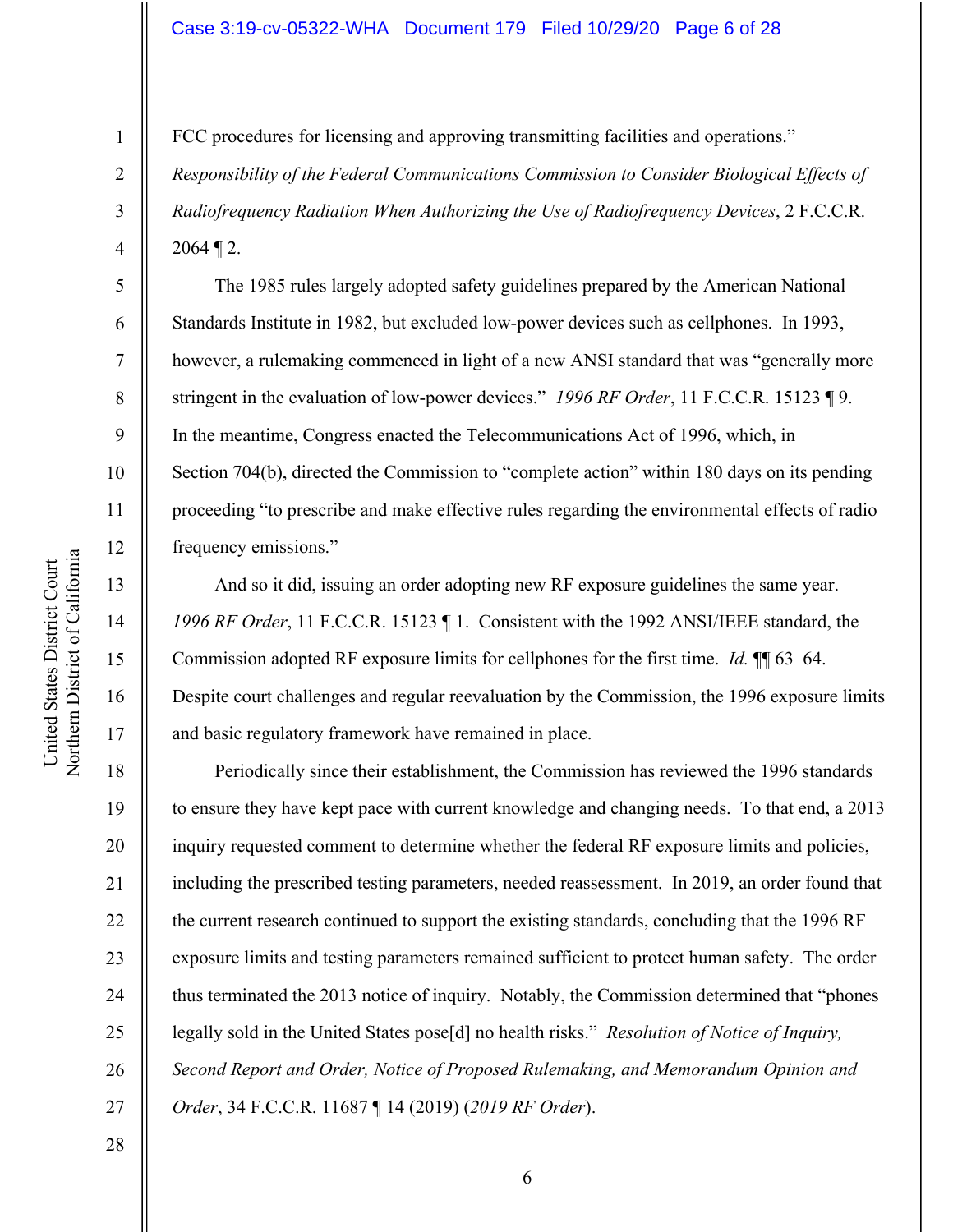## Case 3:19-cv-05322-WHA Document 179 Filed 10/29/20 Page 7 of 28

United States District Court

United States District Court

1

2

3

4

5

6

7

8

9

19

20

21

22

23

Although the *2019 RF Order* came in December 2019, the Commission announced its proposed findings in August 2019. Two weeks later, the *Chicago Tribune* reported that it (the newspaper) had conducted an independent investigation finding that many major cell phones sold in the United States, including the iPhone models it tested, exposed consumers to RF radiation levels in excess of the Commission's limits. It based its findings on independent testing it had ordered from an "FCC-recognized accredited lab." Although Apple tested most of its iPhones at a test separation distance of five millimeters, pursuant to the federal guidelines, the *Tribune* tested the phones at both five and two millimeter separation distances — the two millimeter distance approximating the distance a phone carried in pants or shirt pockets would be from the body. The phones allegedly exceeded the FCC limits at each distance, including at the five-millimeter distance used by Apple in its certification filing. As will be discussed below, Apple and the Commission dispute the significance of the independent testing.

Two days after the *Tribune* published its story, plaintiffs filed this putative class action. In September 2019, plaintiffs' counsel conducted their own RF emissions testing. Counsel enlisted the same lab as had the *Tribune*, but added additional iPhone models and a zero millimeter testing distance to replicate use of the phones against the skin. The reason for testing the phones in this manner was intertwined with plaintiffs' theories of liability. As discussed, Apple's marketing allegedly deceived and misled plaintiffs into believing that iPhones could be used on or in close proximity to the body without exceeding FCC RF exposure limits. For example, Apple touted its iPhones as "the Internet in your pocket," "your life in your pocket," and a "studio in your pocket." When tested to imitate this closer use, plaintiffs allege that iPhones exceeded the federal limits.

24 25 26 27 28 In December 2019 and one day before plaintiffs filed their amended complaint, the previously announced *2019 RF Order* issued. The order formally rejected claims that RF exposure testing of cell phones should be done with "zero spacing." It found such against-the-body testing unnecessary for reasons discussed in more detail below. Pertinent to plaintiffs' disclosure-related claims, the order found that even if consumers normally used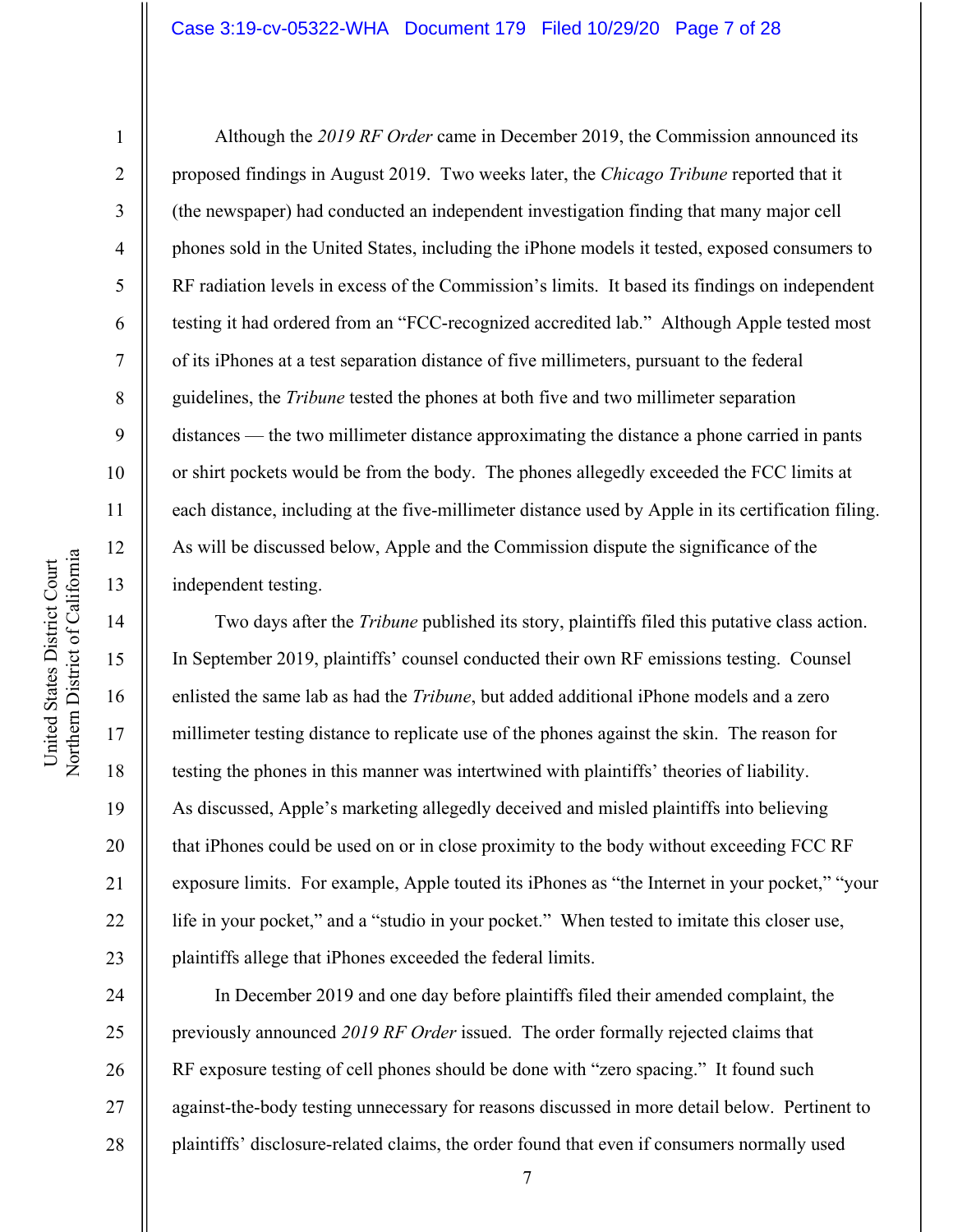#### Case 3:19-cv-05322-WHA Document 179 Filed 10/29/20 Page 8 of 28

Commission-certified phones at a closer distance than tested, and even if a certified phone exceeded the federal limits under such normal use against the body, the order found that large safety margins had been built into the existing testing requirements and RF exposure limits would still sufficiently protect human safety. *FCC 2019 RF Order*, 34 F.C.C.R. 11687 ¶ 14.

Also in December 2019, the Commission published the results of testing it undertook in response to the *Tribune*'s claims of noncompliance. Each of the implicated phones had been tested at the test separation distances used in each device's original certification filing (not at two millimeters, as the *Tribune* additionally had) and consistent with OED's parameters. For iPhones, the FCC Lab tested at five millimeters. The RF radiation exposure from each of the iPhones measured fell well within the safety limits. The Lab found no evidence of violations of the technical standards.

Taking a closer look at the Commission's rules, the RF radiation exposure regulations fall within the equipment authorization procedures found in Part 2 of the rules. 47 C.F.R. §§ 2.901 *et seq.* The Chief of the Office of Engineering and Technology (OET) is charged with administering the equipment authorization program. 47 C.F.R. § 0.241(b). Section 2.901 sets forth the "basis and purpose" of the equipment authorization rules: In order to carry out its responsibilities under the Communications

 $*$  \*  $*$  \*  $*$ 

Act and the various treaties and international regulations, and in order to promote efficient use of the radio spectrum, the Commission has developed technical standards for radio frequency equipment and parts or components thereof. The technical standards applicable to individual types of equipment are found in that part of the rules governing the service wherein the equipment is to be operated.

Prior to marketing or use, cellphone manufacturers must ensure compliance with the RF exposure limits, using device-type specific criteria for demonstrating compliance. Third-party accrediting organizations recognized by the Commission, known as Telecommunication Certification Boards, review and grant applications for certification if the device is found capable of complying with applicable technical standards and if granting the application would serve the public interest, convenience, and necessity. Once certification has been granted, the

United States District Court

United States District Court

1

2

3

4

5

6

7

8

9

10

11

12

13

14

15

16

17

18

19

20

21

22

23

24

25

26

27

28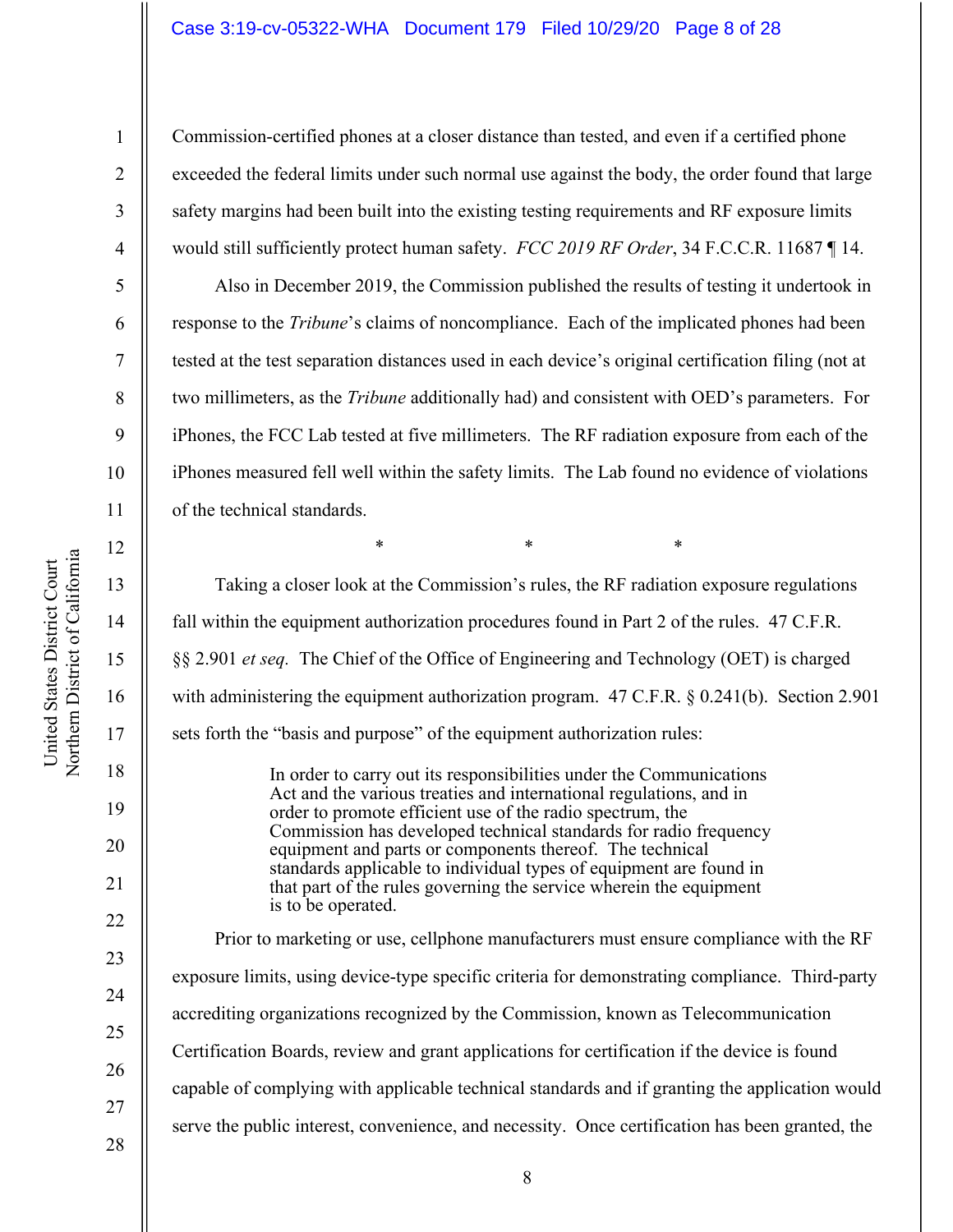### Case 3:19-cv-05322-WHA Document 179 Filed 10/29/20 Page 9 of 28

United States District Court

United States District Court

1

2

3

4

5

6

7

8

9

19

20

21

22

23

24

25

26

27

28

Commission maintains its regulatory grip by acting on complaints of noncompliance. To that end, it may require a manufacturer to investigate the complaint or it may do so on its own, through its OET Laboratory. Manufacturers must provide a sample of the device as well as pertinent records upon request. If upon inspection it is determined that the equipment does not comply with the technical standards, the device's certification may be revoked. 47 C.F.R. §§ 2.803, 2.805, 2.915, 2.937, 2.939, 2.945, 2.1093, 24.51, 24.52.

The Communications Act, as amended, provided the statutory basis for the equipment authorization program. The provisions relevant to cellphone RF exposure limits include the general rulemaking provisions, Sections 154(i) and  $303(r)$  — both grant authority to "[m]ake such rules and regulations and prescribe such restrictions and conditions, not inconsistent with law, as may be necessary to carry out the provisions of this chapter" — and section 303(e), which charges the Commission with regulating, as the public convenience, interest, or necessity requires, "the kind of apparatus to be used" for wireless radio communications and "the emissions" that such equipment may produce.

 $*$  \*  $*$  \*  $*$ 

As discussed, plaintiffs raise three threshold arguments concerning the statutory basis for the regulatory scheme at issue. *First*, plaintiffs argue that the regulations were promulgated under NEPA, which they assert cannot impose substantive obligations capable of conflicting with state law. Plaintiffs correctly note that NEPA is a procedural statute that "does not mandate particular results" but rather "imposes only procedural requirements on federal agencies." *DOT v. Public Citizen*, 541 U.S. 752, 756 (2004) (internal quotation marks omitted). What plaintiffs ignore, however, is that while the Commission began its review in light of NEPA, it subsequently chose to mandate "particular results" by promulgating *substantive* rules under its longstanding Communications Act authority, delegated by Congress in 1934. *1996 RF Order*, 11 F.C.C.R. 15123 ¶ 171.

Plaintiffs rely on *Jasso v. Citizens Telecommunications Co. of CA, Inc.*, 2007 WL 2221031 at \*7 (E.D. Cal. Jul. 30, 2007) (Judge Edmund Brennan), for the proposition that NEPA imposes no substantive requirements, and is therefore irrelevant. But *Jasso* goes on to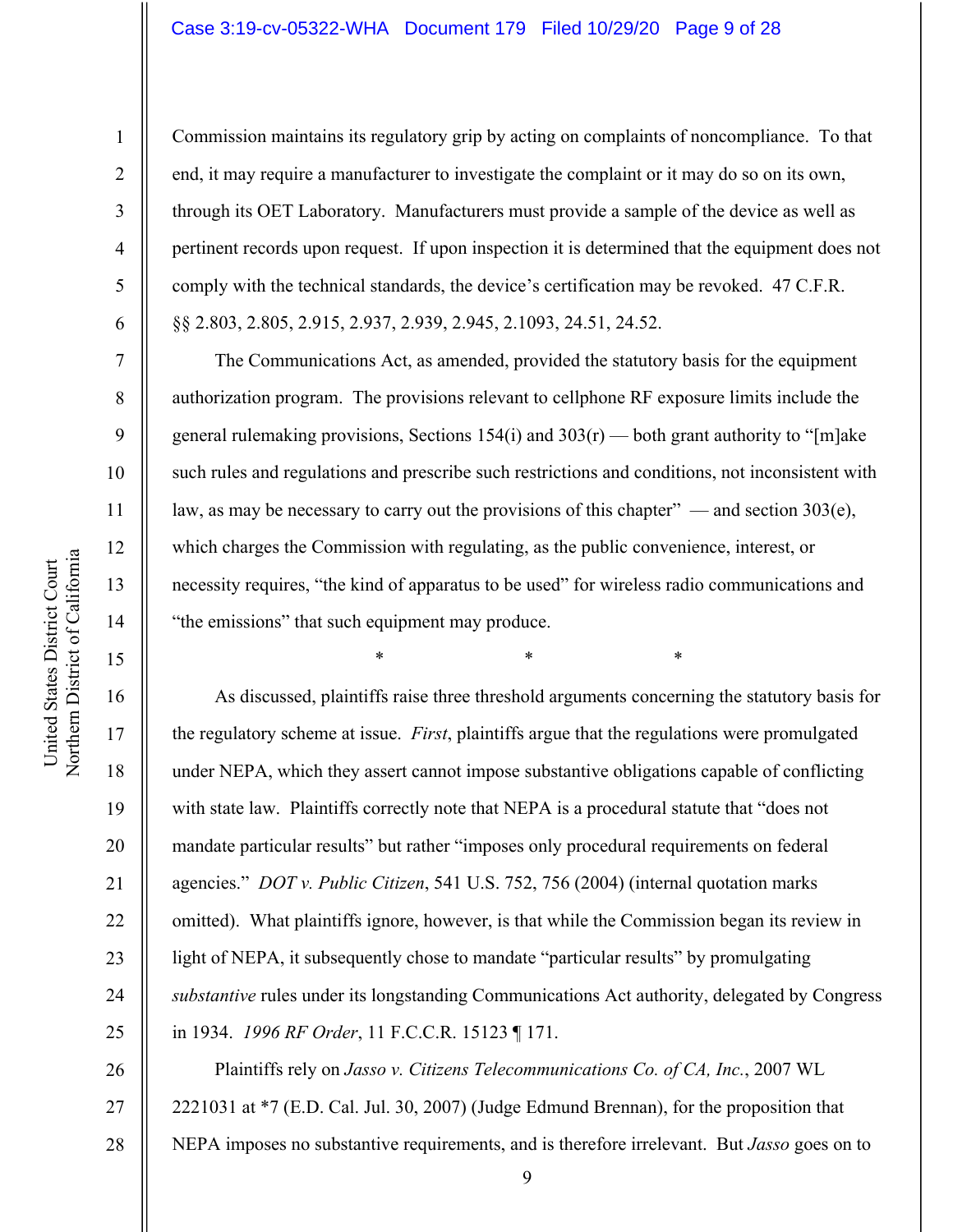### Case 3:19-cv-05322-WHA Document 179 Filed 10/29/20 Page 10 of 28

*Second*, we must determine whether a 1996 Act saving clause (quoted below) amending the Communications Act curtailed authority to impliedly preempt plaintiffs' claims. Although a saving clause raises the inference that Congress did not intend to preempt state law, the existence of a saving clause does not foreclose or limit the operation of ordinary preemption principles. *Geier*, 529 U.S. at 869, 874 (2000). Pursuant to such principles, "we infer that Congress did not intend the saving provisions in a federal law to be interpreted in a way that causes the federal law 'to defeat its own objectives, or potentially, as the Court has put it before, to destroy itself." The competing inferences simply mean we "interpret a saving clause as [we] would any statutory language: giving effect to its plain language and meaning in a way that best comports with the statute as a whole." *In re Volkswagen "Clean Diesel" Marketing, Sales Practices, and Products Liability Litigation*, 959 F.3d 1201, 1214 (9th Cir. 2020) (quoting *Geier*, 529 U.S. at 872).

Plaintiffs argue that a saving clause within a provision titled "Removal of barriers to entry," granted authority to preempt certain state and local requirements, but only after providing notice and an opportunity for public comment. 47 U.S.C.  $\S 253(b)$ . That much is true. Plaintiffs go further, however, reading the 1996 Act to require notice-and-comment rulemaking in all cases of preemption. Plaintiffs paraphrase the law as follows (Opp. at 16) (emphasis and ellipses added by plaintiffs):

In 47 U.S.C. § 253(b), Congress expressly preserved state authority to "impose, on a competitively neutral basis . . . requirements necessary to preserve and advance universal services, *protect the public safety and welfare*, ensure the continued quality of telecommunications services, and *safeguard the rights of consumers*." (emphasis added). In 47 U.S.C. § 253(d) it authorized the FCC to preempt "the enforcement" of state or local statutes, regulations, or "legal requirement[s]" that do not meet those statutory requirements, "to the extent necessary to correct such violation or inconsistence." [footnote omitted.] Such preemptive action must be preceded by "notice and an opportunity for public comment." *Id.*

1

2

3

4

5

6

7

8

9

10

11

12

13

14

15

16

17

18

19

20

21

22

23

24

25

26

27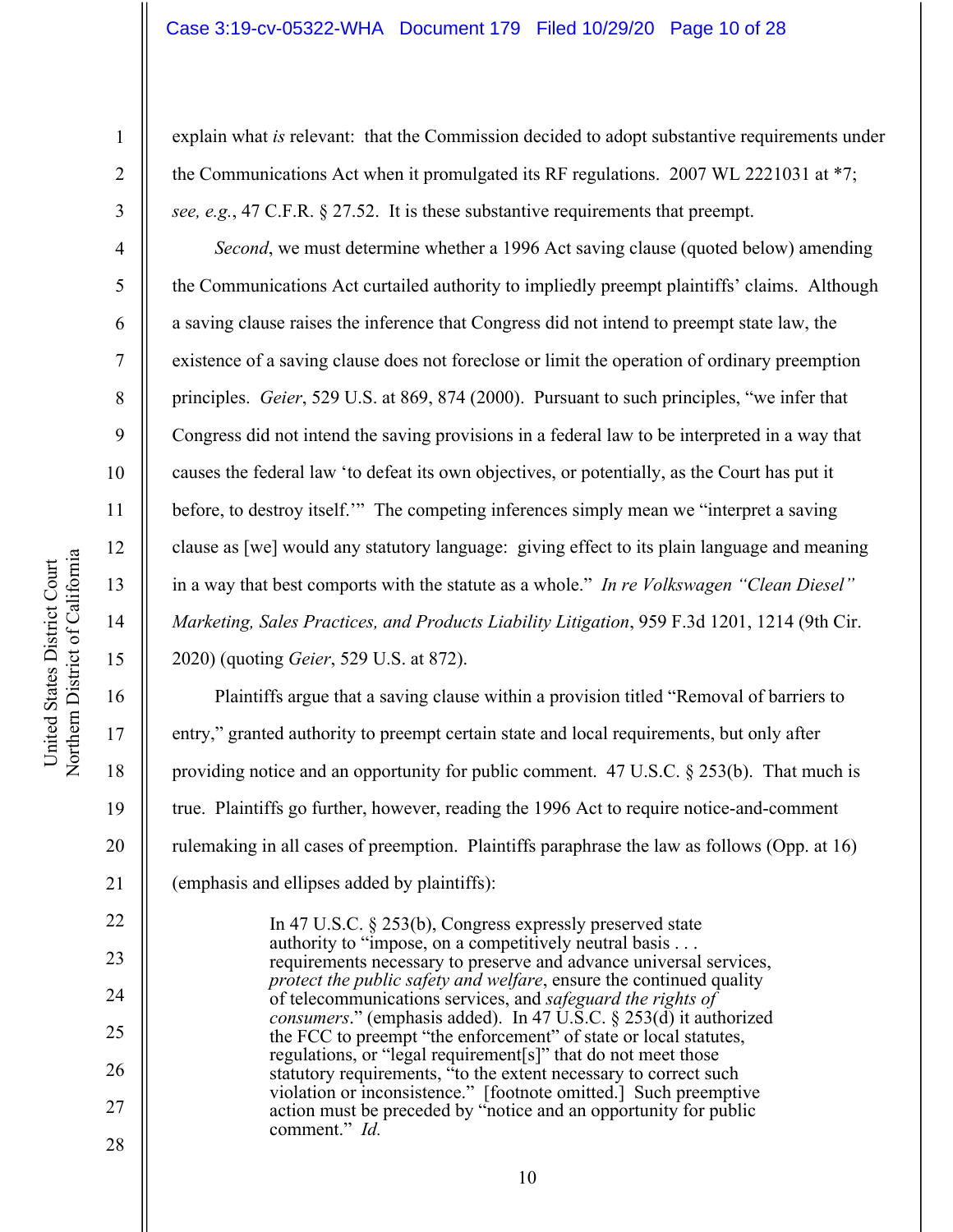|                   | Case 3:19-cv-05322-WHA  Document 179  Filed 10/29/20  Page 11 of 28                                                                                                                                                                                                                 |
|-------------------|-------------------------------------------------------------------------------------------------------------------------------------------------------------------------------------------------------------------------------------------------------------------------------------|
| $\mathbf{1}$<br>2 | Section 253 actually provides, in part (emphasis added):<br>(a) In general                                                                                                                                                                                                          |
| 3                 |                                                                                                                                                                                                                                                                                     |
|                   | No State or local statute or regulation, or other State or local legal<br>requirement, may prohibit or have the effect of prohibiting the                                                                                                                                           |
| 4                 | ability of any entity to provide any interstate or intrastate<br>telecommunications service.                                                                                                                                                                                        |
| 5                 | (b) State regulatory authority                                                                                                                                                                                                                                                      |
| 6                 | <i>Nothing in this section shall affect the ability of a State to impose,</i>                                                                                                                                                                                                       |
| 7                 | on a competitively neutral basis and consistent with section 254 of<br>this title, requirements necessary to preserve and advance universal                                                                                                                                         |
| 8                 | service, protect the public safety and welfare, ensure the continued<br>quality of telecommunications services, and safeguard the rights of                                                                                                                                         |
| 9                 | consumers. $3$                                                                                                                                                                                                                                                                      |
| 10                | $[\ldots]$                                                                                                                                                                                                                                                                          |
| 11                | (d) Preemption                                                                                                                                                                                                                                                                      |
| 12                | If, after notice and an opportunity for public comment, the<br>Commission determines that a State or local government has                                                                                                                                                           |
| 13<br>14          | permitted or imposed any statute, regulation, or legal requirement<br>that violates subsection (a) or (b), the Commission shall preempt<br>the enforcement of such statute, regulation, or legal requirement to<br>the extent necessary to correct such violation or inconsistency. |
| 15                | Plaintiffs' version of the law suffers two key omissions: <i>First</i> , plaintiffs omit Subsection (a)                                                                                                                                                                             |
| 16                | entirely, which expressly preempts state and local law standing as industry barriers to entry;                                                                                                                                                                                      |
| 17                | second, plaintiffs strip Subsection (b) of its key limitation — that it applies to Section 253                                                                                                                                                                                      |
| 18                | only. Rather than generally preserve state authority over specific regulatory objectives, as                                                                                                                                                                                        |
| 19                | plaintiffs suggest, Subsection (b) merely claws back those objectives from Subsection (a)'s                                                                                                                                                                                         |
| 20                | preemptive reach. Subsection (d), on the other hand, enforces this intricate boundary: If, after                                                                                                                                                                                    |
| 21                | providing notice and an opportunity for public comment, the Commission determines the state                                                                                                                                                                                         |
| 22                | or local regulation violates Subsections (a) or (b), the state or local regulation shall be                                                                                                                                                                                         |
| 23                | preempted. No such action has been taken here, nor could it have, as the legal requirement                                                                                                                                                                                          |
| 24<br>25          | plaintiffs seek to impose does not yet exist. Nothing in the plain language of Section 253                                                                                                                                                                                          |
| 26                | $\frac{3}{2}$ Section 254 established a federal state joint board to work with the Commission in advancing "universal                                                                                                                                                               |

<sup>27</sup> 28 Section 254 established a federal-state joint board to work with the Commission in advancing "universal service," a program to ensure that consumers in rural, insular, and high-cost areas have access to modern communications networks capable of providing voice and broadband service, both fixed and mobile, at rates that are reasonably comparable to those in urban areas.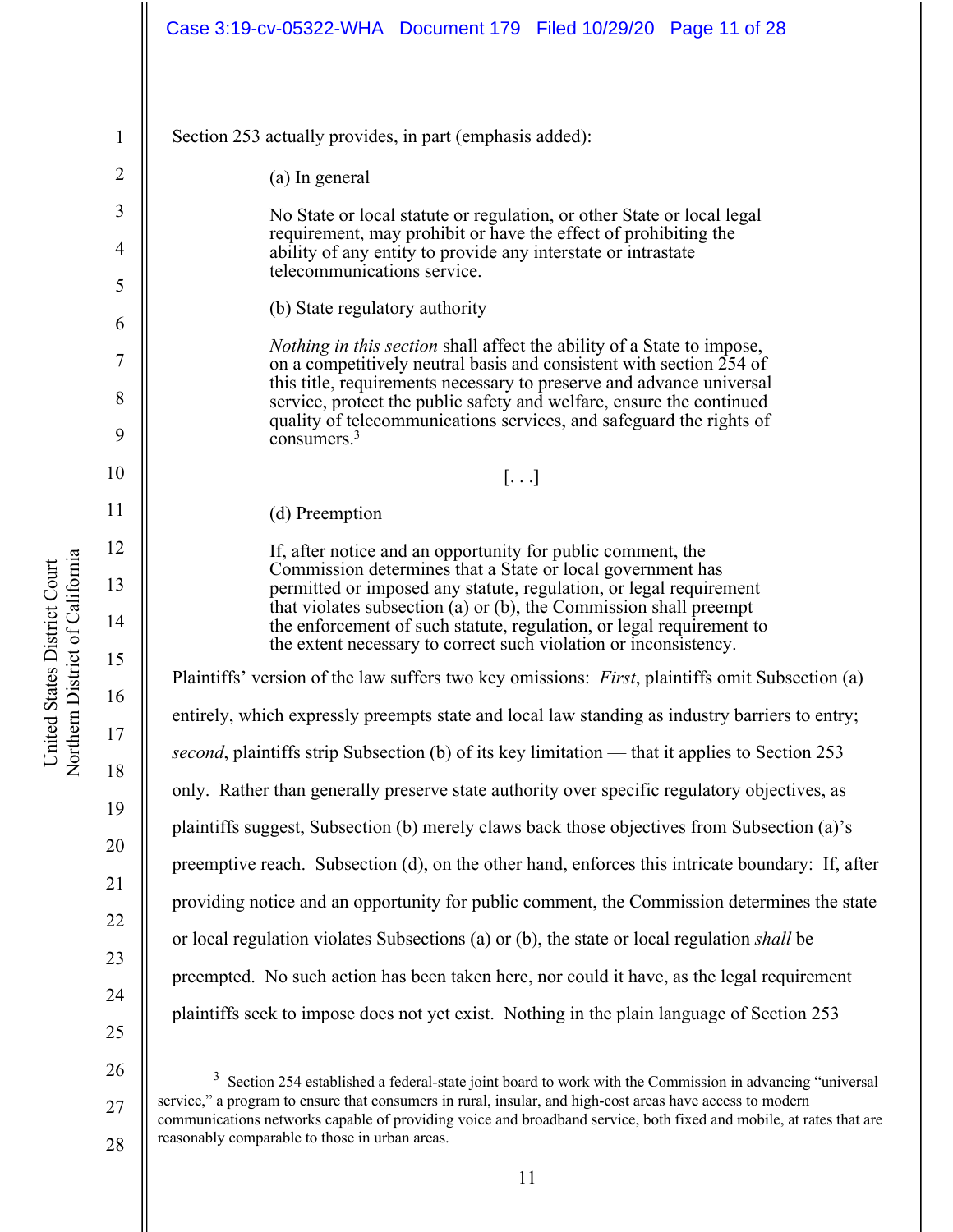### Case 3:19-cv-05322-WHA Document 179 Filed 10/29/20 Page 12 of 28

1 2 3 4 5 6 7 8 9 10 11 12 13 14 15 16 17 18 19 20 21 22 23 24 25 26 27 28 otherwise affects our analysis. *In re Volkswagen*, 959 F.3d at 1214. Observe how the intricate mechanics of Section 253 contrast sharply with the regulatory powerhouses that *do* carry preemptive weight here, Sections 154 and 303 of the Communications Act. *Third*, plaintiffs put Section 601(c)(1) of the 1996 Act forward (included in notes to 47 U.S.C. § 152): NO IMPLIED EFFECT. — This Act and the amendments made by this Act shall not be construed to modify, impair, or supersede Federal, State, or local law unless expressly so provided in such Act or amendments. Unlike Section 253(b), Section 601(c)(1) is not an ordinary saving clause. It forbids both implied repeal of federal law and implied preemption of state and local law. Rather than express a preference one way or the other, the manifest purpose is to preserve a pre-existing balance between the various sources of law. And, by its terms, the provision applied only to provisions of, or amendments made by "this Act," the 1996 Act. The plain language of Section  $601(c)(1)$  thus preserves the authority delegated under the 1934 Act unless expressly otherwise provided by the 1996 Act. *In re Volkswagen*, 959 F.3d at 1214. Plaintiffs take an alternative reading, assuming that Section  $601(c)(1)$  of the 1996 Act also applied to the 1934 Communications Act. 47 U.S.C. §§ 151 *et seq.* The plain language militates against such a reading. Two further points, however, confirm the plain meaning. *First*, Section 1(b) of the 1996 Act states: Except as otherwise expressly provided, whenever in this Act an amendment or repeal is expressed in terms of an amendment to, or repeal of, a section or other provision, the reference shall be considered to be made to a section or other provision of the Communications Act of 1934 (47 U.S.C. 151 *et seq.*). Section 1(b) emphasizes the distinction between the 1996 Act and the 1934 Act. We must read Section  $601(c)(1)$  as applying to "[the 1996 Act] and the amendments made by [the 1996 Act]" to the Communications Act of 1934. *Second*, Section 601(c)(1) itself is not an amendment to the code but instead a note to Section 152. Its placement as a note comports with its plain language. Plaintiffs' alternative take would abolish implied preemption long exercised under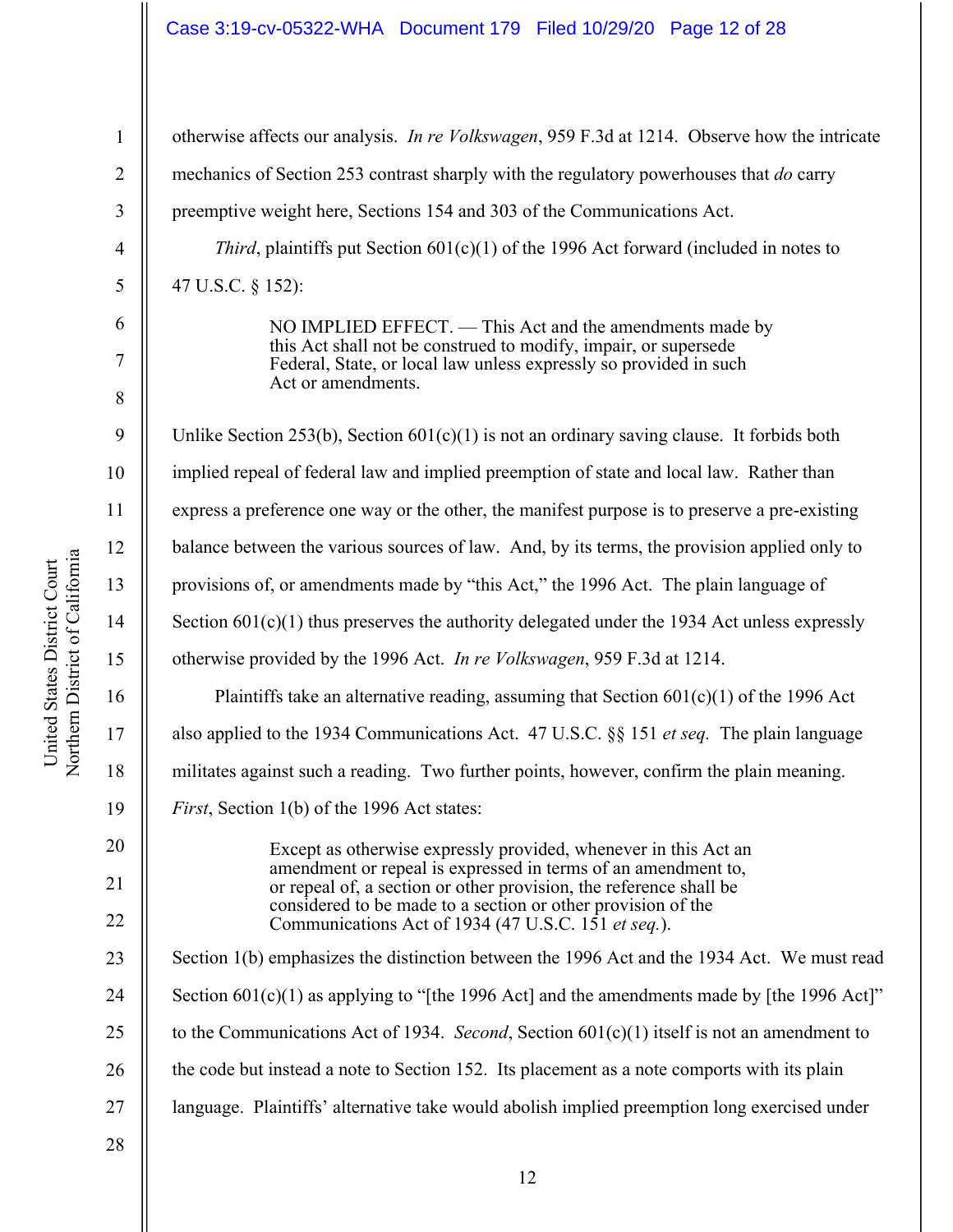the Communications Act in a provision that Congress left out of the Communications Act itself.

On the merits of Section  $601(c)(1)$ , plaintiffs do not identify any provision of the 1996 Act that affects the Commission's authority to regulate RF radiation exposure. Instead, plaintiffs argue that "Section  $601(c)(1)$  emphasizes Congress's clear intent that preemption must be express and a result of the legislative process or notice and comment rulemaking" (Opp. at 17). Without pointing to any express provision of the 1996 Act, plaintiffs ask that we read into Section  $601(c)(1)$  an intent to substantively alter longstanding Communications Act authority. By the provision's own terms, plaintiffs reading is verboten.

To be sure, the 1996 Act did circumscribe the Commission's broad authority somewhat, removing from it the power to "limit or affect the authority of a State or local government or instrumentality thereof over decisions regarding the placement, construction and modification of personal wireless service facilities." 47 U.S.C.  $\S 332(c)(7)(A)$ . The new Section 332(c)(7) "prevents Commission preemption of local and State land use decisions and preserves the authority of State and local governments over zoning and land use matters except in the limited circumstances . . . ." H.R. Conf. Rep. 104-458, at 208–09 (1996). But, echoing Section  $601(c)(1)$ 's intent to preserve, the Conference Report also provided: The limitations on the role and powers of the Commission under this [Section  $332(c)(7)$ ] relate to local land use regulations and are not intended to limit or affect the Commission's general authority over radio telecommunications, including the authority to regulate the construction, modification and operation of radio facilities. *Id.* at 209. Plaintiffs' claims do not involve local land use regulations.  $*$  \*  $*$  \*  $*$ Having rejected plaintiffs' arguments that the Telecommunications Act altered the Commission's general authority over radio telecommunications pursuant to the Communications Act, the question becomes whether plaintiffs' tort and consumer-fraud claims stand as an obstacle to the federal equipment-authorization regime. The Supremacy Clause provides that the "Constitution, and the Laws of the United States which shall be made in Pursuance thereof . . . shall be the supreme Law of the Land." State

1

2

3

4

5

6

7

8

9

10

11

12

13

14

15

16

17

18

19

20

21

22

23

24

25

26

27

28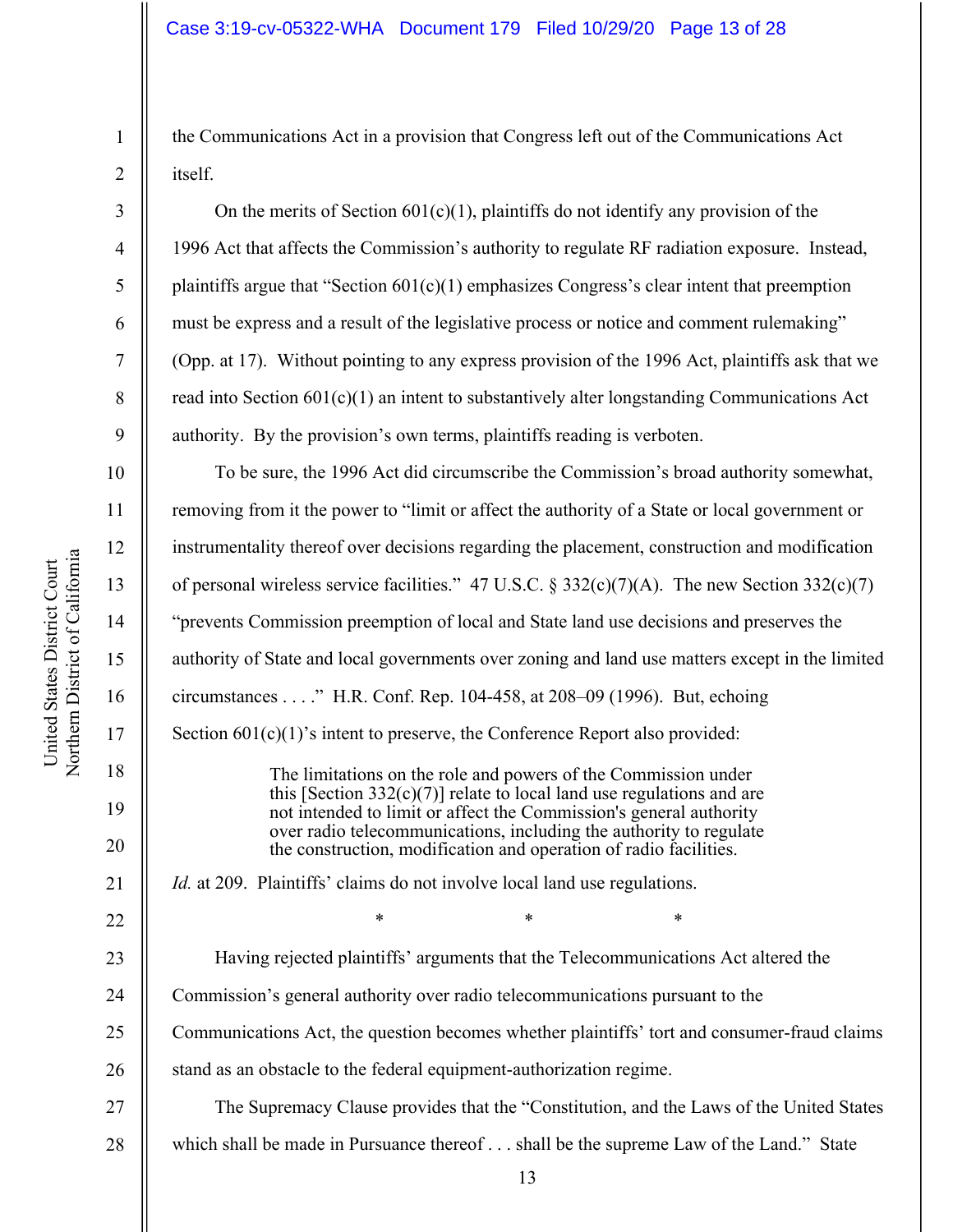## Case 3:19-cv-05322-WHA Document 179 Filed 10/29/20 Page 14 of 28

1

2

3

4

5

6

7

8

9

10

11

12

13

14

15

16

17

18

19

20

21

22

23

24

25

law can be preempted by constitutional text, by federal statute, or by a federal regulation. *P.R. Dep't of Consumer Affs. v. Isla Petroleum Corp.*, 485 U.S. 495, 503 (1988); *Fid. Fed. Sav. & Loan Ass'n v. de la Cuesta*, 458 U.S. 141, 153 (1982). Where, as here, we consider whether a federal agency has preempted state regulation, we do not focus on Congress's "intent to supersede state law" because a "preemptive regulation's force does not depend on express congressional authorization to displace state law." *De la Cuesta*, 458 U.S. at 154. Instead, we ask "whether [the federal agency] meant to preempt [the state law], and, if so, whether that action is within the scope of the [federal agency's] delegated authority." *Ibid.*

Apple's conflict preemption theory relies on the proposition that a state law is preempted if it "stands as an obstacle to the accomplishment and execution of the full purposes and objectives" of a federal law. *Hines v. Davidowitz*, 312 U.S. 52, 67 (1941). To evaluate whether a state law poses an obstacle to the implementation of a federal program, the "pertinent question" is whether the state law "sufficiently injure[s] the objectives of the federal program to require nonrecognition." *Hisquierdo v. Hisquierdo*, 439 U.S. 572, 583 (1979).4

To find obstacle preemption, we infer that Congress made "a considered judgment" or "a deliberate choice" to preclude state regulation when a federal enactment clearly struck a particular balance of interests that would be disturbed or impeded by state regulation. *Arizona v. United States*, 567 U.S. 387, 405 (2012). For example, a state law imposing criminal penalties on aliens who sought or engaged in unlawful employment "would interfere with the careful balance struck by Congress," because "Congress made a deliberate choice not to impose criminal penalties" for the same conduct. *Id.* at 405–06. Similarly, where federal safety regulations "deliberately sought a gradual phase-in" of airbags to give manufacturers more time and increase public acceptance, state tort law requiring the immediate installation of airbags would have "stood as an obstacle" to the phase-in program "that the federal regulation deliberately imposed." *Geier v. Am. Honda Motor Co.*, 529 U.S. 861, 879–81

26

27

<sup>4</sup> This order assumes without deciding that a presumption against preemption applies here. *See Wyeth v. Levine*, 555 U.S. 555, 565, 565 n.3 (2009). While Congress has long exerted control over radio communications, state governments have traditionally regulated the field of public health and welfare. State-law actions based on the risks associated with RF emissions fall within the traditional police power.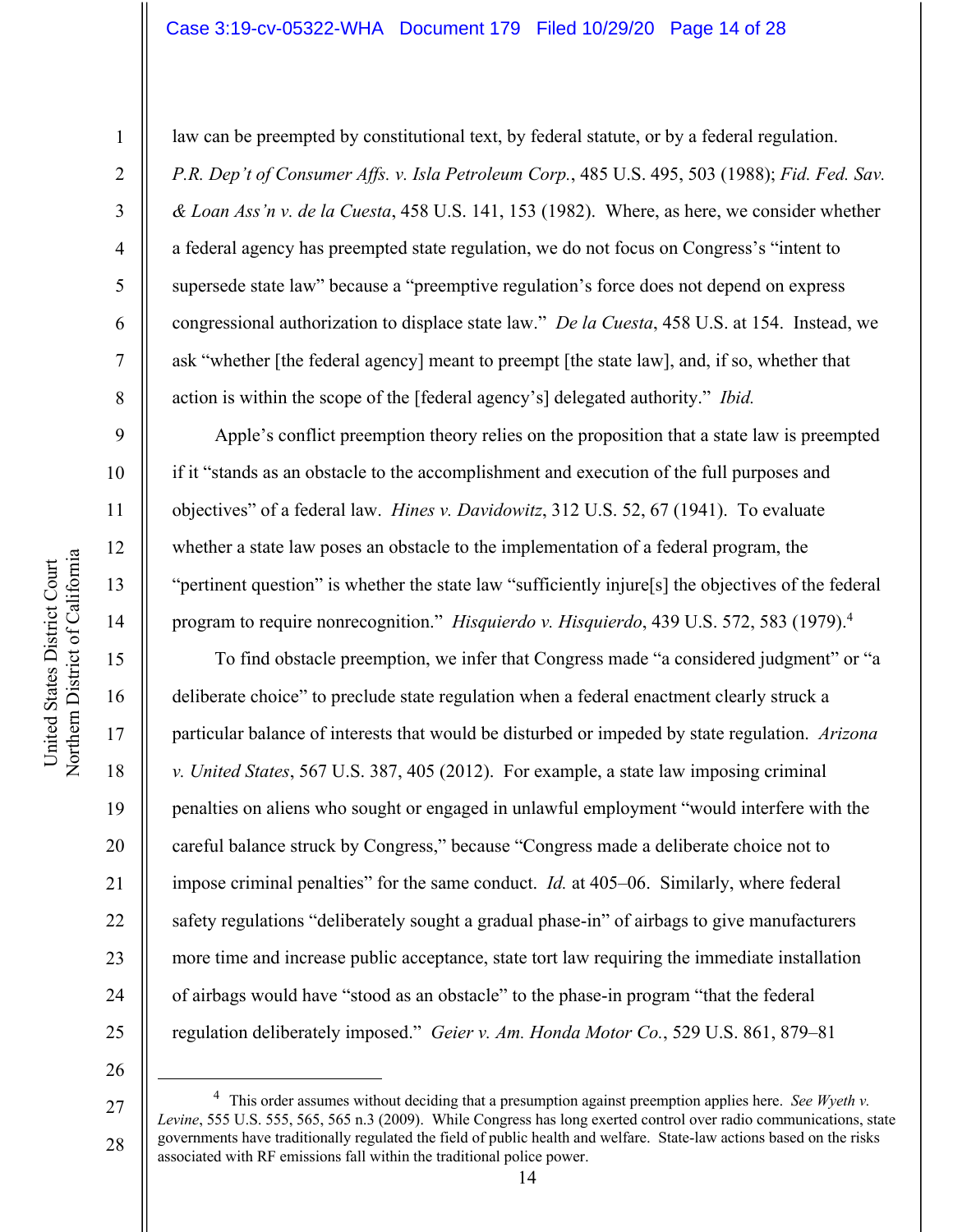(2000). Where Congress has determined the appropriate balance, state regulation involving a different method of enforcement may upset that balance and be displaced by federal law even where the state "attempts to achieve one of the same goals as federal law." *Arizona*, 567 U.S. at 406.

The Supreme Court likewise found preempted state tort law that sought to impose liability for alleged fraudulent misrepresentations made to the FDA in the medical device context, where Congress had "amply empower[ed]" the FDA to punish misrepresentations and the FDA had used this authority to reach a balance between ensuring both that medical devices are reasonably safe and effective, and that an approved device is on the market within a relatively short period of time. *Buckman Co. v. Plaintiffs' Legal Comm.*, 531 U.S. 341, 353 (2001). "[F]lexibility" in "pursu[ing] difficult (and often competing) objectives" was essential to the FDA's mandate. *Id.* at 349. Although state tort law would further the FDA's safety objective, it would increase the burdens on industry by requiring compliance with various state standards and diminish the expediency of the approval process. *Id.* at 350–51. Plaintiffs summarize their claims in their opposition (Opp. at 11): Plaintiffs seek to hold Apple accountable for selling iPhones that do not comply with FCC RF emissions standards. Plaintiffs'

disclosure-related claims allege that Apple marketed its phones for use on or in close proximity to the body, but did not disclose to consumers (a) that such usage would expose them to RF radiation levels exceeding the federal SAR limit of 1.6 W/kg or (b) the risks attendant to that exposure. Plaintiffs further allege that, when used as advertised, the iPhones emit RF radiation at levels that exceed the FCC safety threshold (SAR limit) and therefore pose an increased risk of harm to Plaintiffs, for which Plaintiffs seek medical monitoring. Plaintiffs assume that the FCC's RF emissions standards and SAR limit are appropriate.

Plaintiffs' vague allegation "that Apple marketed its phones for use on or in close proximity to the body" has caused some difficulty in nailing down the scope of the claims. The complaint recounted the debate over test separation distances and reported the results of laboratory testing measured at a distance of two millimeters and zero millimeters. The Commission's procedures, on the other hand, impose only a five-millimeter minimum test separation distance. And the *2019 RF Order* rejected proposals to require testing at a closer distance. 34 F.C.C.R.

United States District Court

United States District Court

1

2

3

4

5

6

7

8

9

10

11

12

13

14

15

16

17

18

19

20

21

22

23

24

25

26

27

28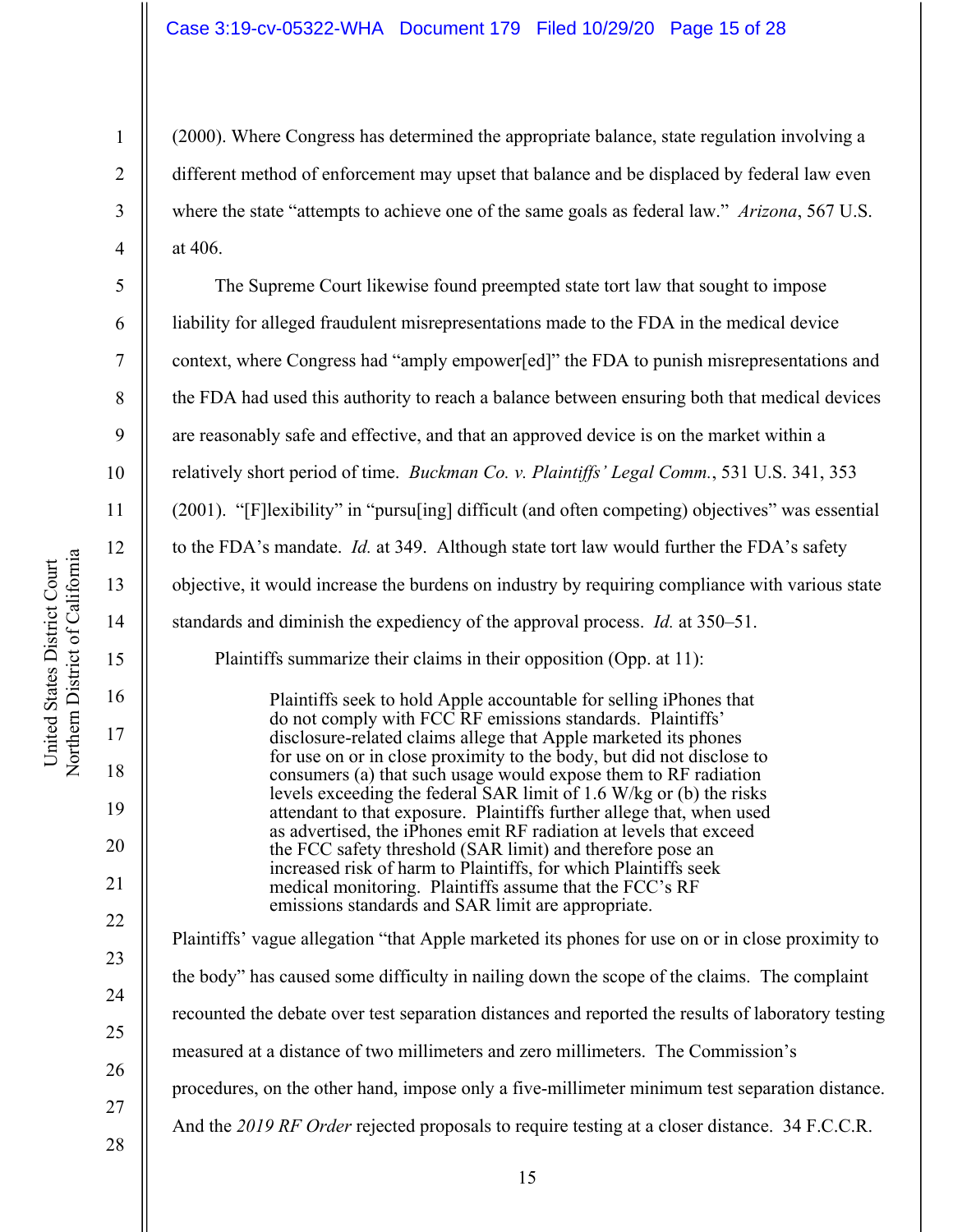11687 ¶ 15 & n.47. Now, plaintiffs argue that "neither the FCC RF emissions standards nor the FCC's testing procedures will be called into question" and that plaintiffs' "claims do not turn on the issue of test separation distance" (Opp. at 20). Rather, each and every claim supposedly relies on the alleged fact that even at five millimeters, plaintiffs' iPhones do not meet the Commission's RF exposure standards.

Ultimately, however, the outcome is the same. The equipment-authorization regime is statutorily authorized and, examining the regulations, the legislative and regulatory history, and the agency's own views, as this order now will, it is evident that the Commission intended to create a uniform, nation-wide regime that balanced competing objectives of safety and efficiency. This order finds that plaintiffs' claims threaten that careful balance in the equipment-authorization regime, whether plaintiffs challenge the testing procedures or merely seek to enforce the existing RF standards.

As discussed, the Communications Act of 1934 established the Commission with expansive powers extending to all regulatory actions "necessary to ensure the achievement of the Commission's statutory responsibilities." *FCC v. Midwest Video Corp.*, 440 U.S. 689, 706 (1979). In 1981, that broad regulatory was put to use in establishing the basic regulatory structure for the cellular mobile radio service. *Cellular Communications Systems*, 86 F.C.C.2d 469, 470 (1981). In so doing, the Commission invoked its sole jurisdiction over radio licensing pursuant to Section 301 of the 1934 Act. The equipment authorization program under the 1981 rules, as today, required compliance with minimum technical standards to ensure efficient and effective use of the radio spectrum allocated for cellular service. At that time, federal primacy was asserted over the area of technical standards because "any state licensing requirements adding to or conflicting with them could frustrate federal policy." *Id.* ¶¶ 79–83.

The Telecommunications Act of 1996 and its legislative history reveal that Congress contemplated continued control over radio telecommunications. The relevant House Committee believed that

> it is in the national interest that uniform, consistent requirements, with adequate safeguards of the public health and safety, be established as soon as possible. Such requirements will ensure an

1

2

3

4

5

6

7

8

9

10

11

12

13

14

15

16

17

18

19

20

21

22

23

24

25

26

27

28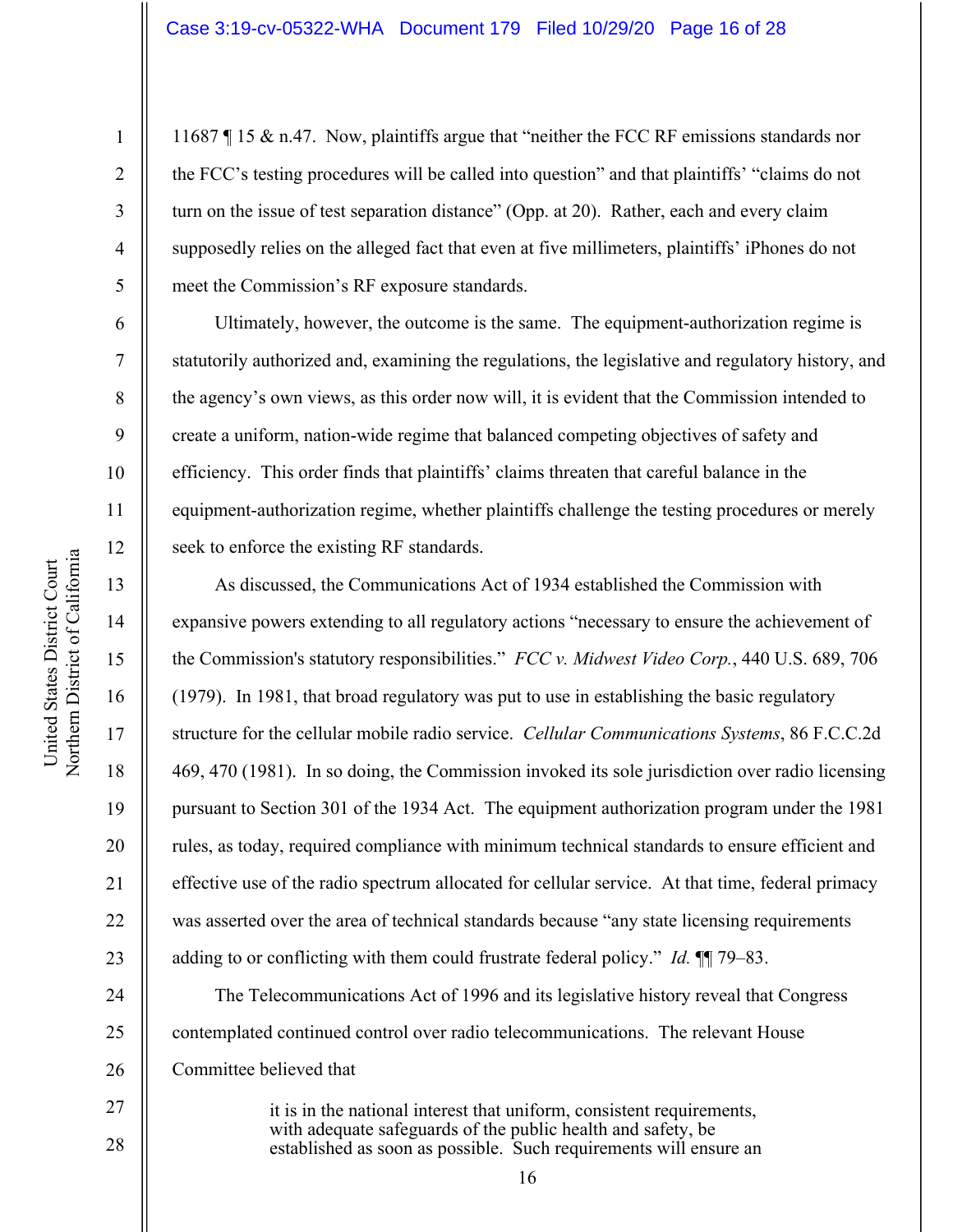## Case 3:19-cv-05322-WHA Document 179 Filed 10/29/20 Page 17 of 28

1 2 3 4 5 6 7 8 9 10 11 12 13 14 15 16 17 18 19 20 21 22 23 24 25 26 27 28 appropriate balance in policy and will speed deployment and the availability of competitive wireless telecommunications services which ultimately will provide consumers with lower costs as well as with a greater range and options for such services. H.R. Rep. 104–204, pt. 1, at 94. Even where the 1996 Act curtailed its power to preempt local land use regulation, the Act expressly did not "limit or affect the Commission's general authority over radio telecommunications, including the authority to regulate the construction, modification and operation of radio facilities." H.R. Conf. Rep. 104-458, at 208–09. Exercising that general authority, the first RF exposure rules for cellphones hit the books in 1996. The exposure limits "provided a proper balance between the need to protect the public and workers from exposure to excessive RF electromagnetic fields and the need to allow communications services to readily address growing marketplace demands." *1997 RF Order*, 13 F.C.C.R. 7268 ¶¶ 5, 29. The 2013 Notice of Inquiry maintained this view, explaining: The intent of our exposure limits is to provide a cap that both protects the public based on scientific consensus and allows for efficient and practical implementation of wireless services. The present Commission exposure limit is a "bright-line rule." That is, so long as exposure levels are below a specified limit value, there is no requirement to further reduce exposure. . . . Our current RF exposure guidelines are an example of such regulation, including a significant "safety" factor, whereby the exposure limits are set at a level on the order of 50 times below the level at which adverse biological effects have been observed in laboratory animals as a result of tissue heating resulting from RF exposure. *In re Reassessment of FCC Radiofrequency Exposure Limits and Policies*, 28 F.C.C.R. 3498, 3582 (Mar. 29, 2013). The *2019 RF Order* provided an example of how RF exposure limits factor into the backstage goal of promoting industry growth (rather than safety). In rejecting proposals for lower RF exposure limits, the order concluded that "[n]o device could reliably transmit any usable level of energy by today's technological standards while meeting those limits." *2019 RF Order*, 34 F.C.C.R. 11687 ¶ 12. As discussed, the regulations themselves fall within the Commission's equipment authorization program consisting of "technical standards for radio frequency equipment" developed "to carry out its responsibilities under the Communications Act . . . to promote efficient use of the radio spectrum . . . ." 47 C.F.R. § 2.901. Telecommunications Certification Boards review and grant applications for certification if the device is found capable of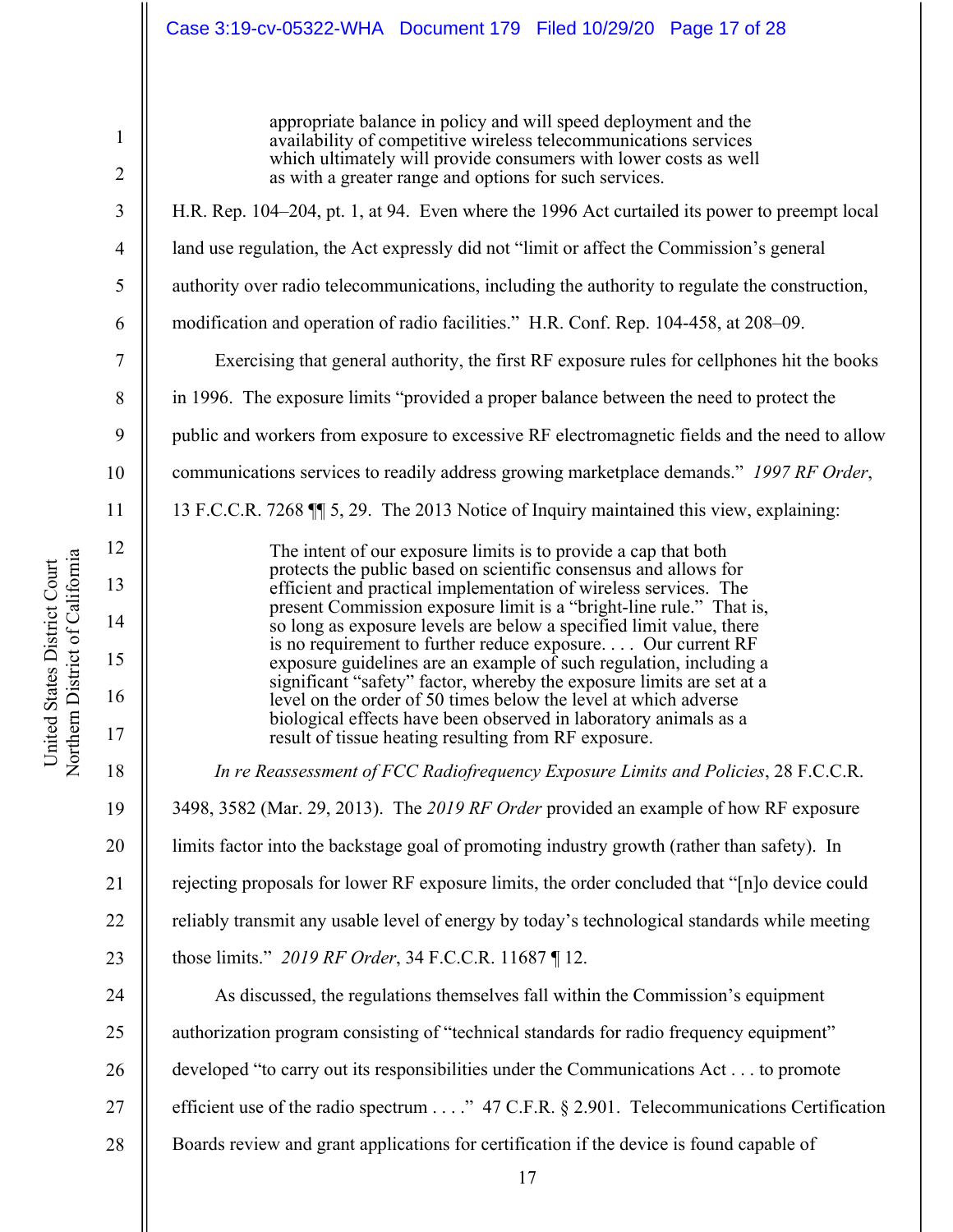## Case 3:19-cv-05322-WHA Document 179 Filed 10/29/20 Page 18 of 28

10 11 12 Northern District of California Northern District of California United States District Court 13 14 15 16 17 18

United States District Court

1

2

3

4

5

6

7

8

9

complying with applicable technical standards and if granting the application would serve the public interest, convenience, and necessity — the guiding principles behind all discretionary action taken or authorized by the Commission. 47 C.F.R. §§ 2.915, 2.937, 2.939, 2.945, 2.1093, 24.51, 24.52; *see* 47 U.S.C. § 303 (setting forth the powers and duties of the Commission to be exercised "as public convenience, interest, or necessity requires"). The *2019 RF Order*, which resolved an inquiry into the currency of the 1996 rules, made two additional determinations key to our conflict analysis. *First*, it "decline[d] to revisit [its] RF exposure evaluation procedures for consumer portable devices, especially phones." *2019 RF Order*, 34 F.C.C.R. 11687 ¶ 14. To the extent plaintiffs' claims challenge the adequacy of its testing procedures, the *2019 RF Order* rejected similar claims that cellphone RF exposure evaluation should "require testing with a 'zero' spacing — against the body —" finding such testing unnecessary for four reasons (*ibid.*) (emphasis added and footnotes omitted): *First*, phones are tested against the head without any separation

distance to represent normal use conditions during a phone call. *Second*, at maximum power, even though they are not consistently operated at such power levels. This means that testing is performed under more extreme conditions than a user would normally encounter, so any potential dangers at zero-space would be mitigated. *Third*, actual testing separation distances tend to be less than the 2.5 cm prescribed for many devices. For example, phones with tethering capabilities (i.e., "hotspot mode") are tested at a maximum separation distance from the human body of 1 cm. *Fourth*, our existing exposure limits are set with a large safety margin, well below the threshold for unacceptable rises in human tissue temperature. [5]

Certain manufacturers, the order pointed out, use "features like proximity sensors, which reduce power when close to a user's body, to ensure they are compliant even if the phones are used in a nonconforming manner . . . . Power control and discontinuous transmission on the devices assures that devices operate well below maximum power for the vast majority of the time, and hence result in lower RF exposure." *Id.* ¶ 14 n.47.

27

19

20

21

22

23

24

25

26

28

 $<sup>5</sup>$  All agree that iPhones are tested with a five millimeter spacing rather than one centimeter.</sup>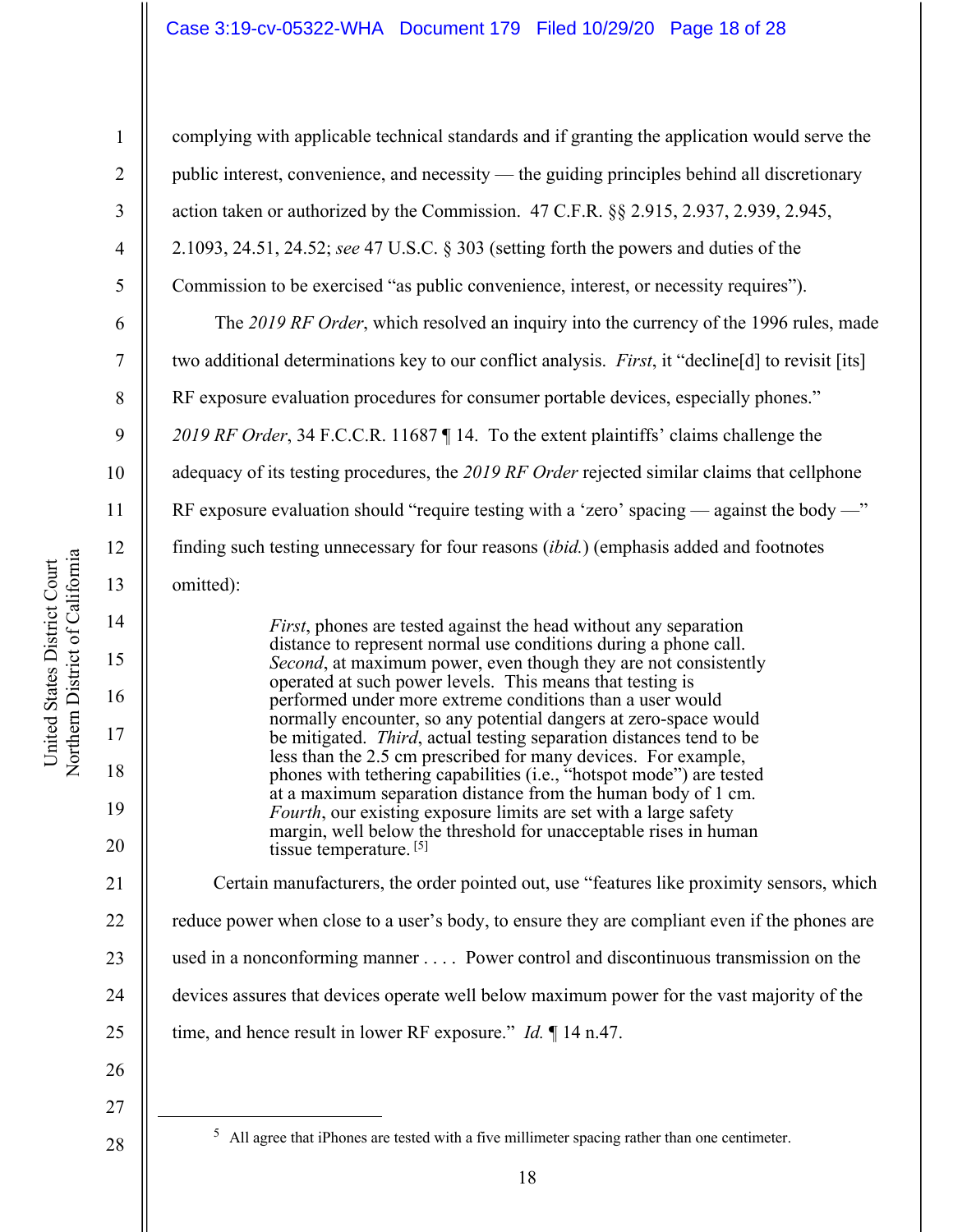## Case 3:19-cv-05322-WHA Document 179 Filed 10/29/20 Page 19 of 28

1

2

3

4

5

6

7

8

9

10

11

12

13

14

15

16

17

18

19

20

21

22

23

24

25

26

27

The order concluded that "even if certified or otherwise authorized devices produce RF exposure levels *in excess of Commission limits under normal use*, such exposure would still be well below levels considered to be dangerous, and therefore *phones legally sold in the United States pose no health risks.*" *Id.* ¶ 14 (emphasis added). The Commission also provided its view that "any claim as to the adequacy of the FCC required testing, certification, and authorization regime is no different than a challenge to the adequacy of the federal RF exposure limits themselves. Both types of claims would undermine the FCC's substantive policy determinations." *Id.* ¶ 14 n.49.

*Second*, pertinent to the disclosure-related claims, the *2019 RF Order* also affirmed a commitment to "ensur[ing] that relevant information is made available to the public." To that end, "the Commission maintains several webpages that provide information about RF exposure to the public" and "guidance from the FCC Laboratory continue recommending that device manuals include operating instructions and advisory statements for RF exposure compliance." *Id.* 16. The FCC Laboratory has stated that operating manuals must include "[s]pecific information . . . to enable users to select body-worn accessories that meet the minimum test separation distance requirements." KDB 447498 D01, at 11.<sup>6</sup>

The order also emphasized the importance of the "context and placement of RF exposure information" to avoid giving the misimpression that FCC-certified cell phones are unsafe. In the end, "[g]iven the federal safety determination" that RF emissions from certified cell phones pose no health risks, the Commission concluded that the information on its website "and in device manuals" was not only "adequate to inform consumers of [RF exposure] issues," but also did "not risk contributing to an erroneous public perception or overwarning of RF emissions from FCC certified or authorized devices." *2019 RF Order*, 34 F.C.C.R. 11687 ¶ 16.

In sum, the Communications Act charged the Commission with enabling a uniform, nationwide network for radio communications and empowered it with broad authority to

28

 $6\,$  Both sides agree that guidance from the FCC Laboratory carries the same weight as the Commission's regulations.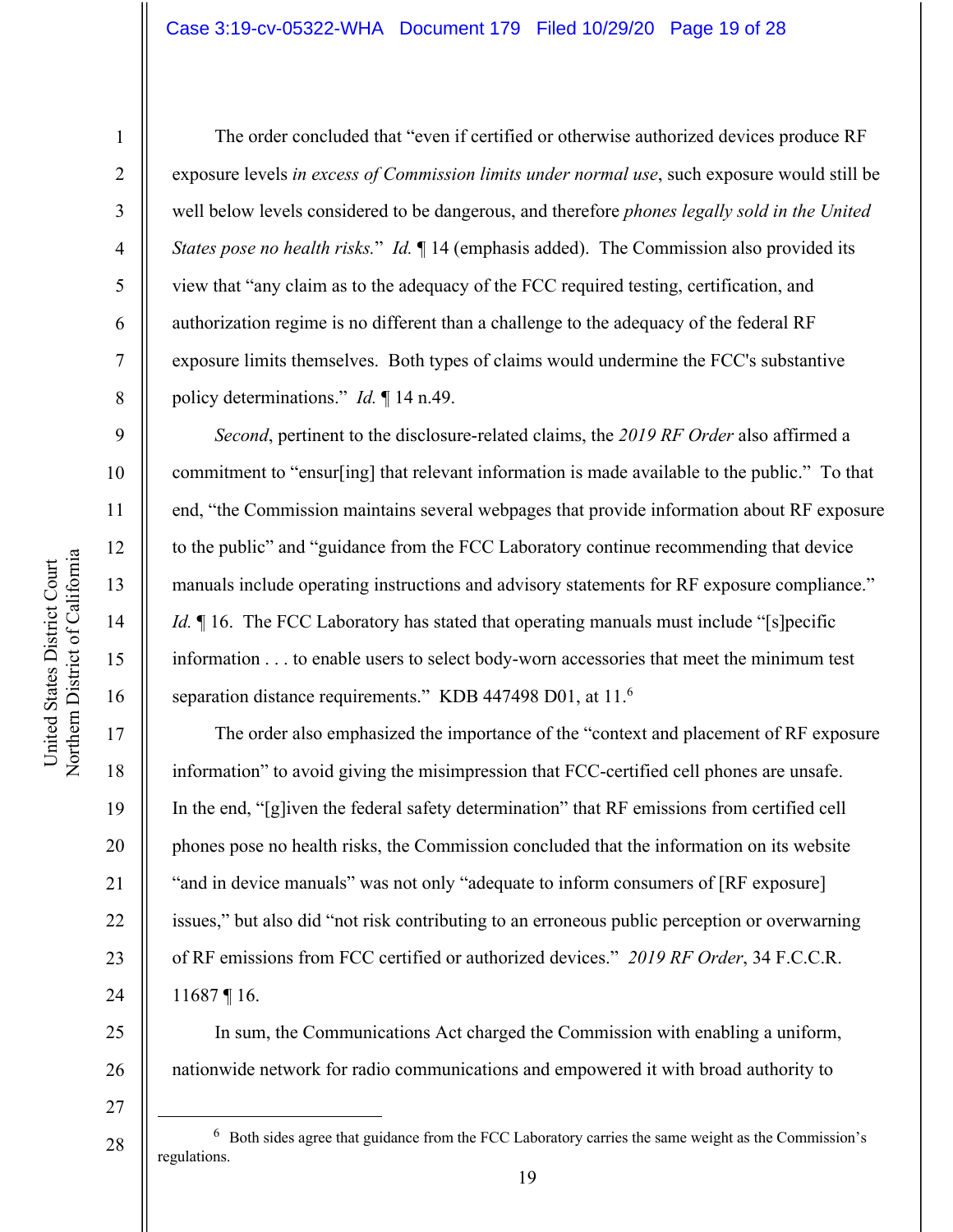## Case 3:19-cv-05322-WHA Document 179 Filed 10/29/20 Page 20 of 28

1

2

3

4

5

6

7

8

9

19

20

21

22

accomplish that broad goal. Specifically, it held general authority over the regulation of radio facilities and management of the available spectrum. Regulations promulgated thereunder have long required radio facilities and their components meet minimum technical standards to ensure efficient and effective use of the radio spectrum allocated for cellular service. And in promulgating the RF exposure standards at issue, the Commission established uniform standards that balanced competing objectives of safety and efficiency.

Against this history and framework, we also consider the Commission's views of plaintiffs' claims. As in *Geier*, "the agency's own views should make a difference." 529 U.S. at 883. As discussed, the Commission's General Counsel filed a statement of interest addressing the claims here.

At bottom, the Commission tells us that its equipment-authorization scheme preempts plaintiffs' claims here. To the extent plaintiffs contend that Apple should be held liable under state law for selling iPhones that might exceed the RF exposure limits when tested in ways not required by the agency's own rules, plaintiffs' claims challenge the testing procedures themselves. And, "if plaintiffs were to prevail in that challenge, they would undermine the FCC's efforts to create and implement a uniform and reliable process for certifying that cell phones comply with RF limits" (FCC Statement at 15). In this way, plaintiffs' claims are no different than claims that certified phones are unsafe even though they comply with the federal exposure limits. Allowing this case to proceed and "permitting alternative state [certification] standards to arise via the imposition of liability" in this lawsuit "would conflict with the [Commission's] deliberate policy choice." *Farina v. Nokia*, 625 F.3d 97, 123 (3d Cir. 2010); *see also Geier*, 529 U.S. at 881.

23 24 25 26 27 28 The statement also addressed the discrepancy between plaintiffs' third-party testing and both its and Apple's testing. While it could not explain why the third-party testing deviated from the results of Apple and the Commission, it posited that the third-party tests may not have been conducted in accordance with the prescribed procedures. The proper position of a phone during the test can be critical to obtaining accurate results. "Modern cell phones have a very large number of sensors, transmitters and antennas which need to be properly configured to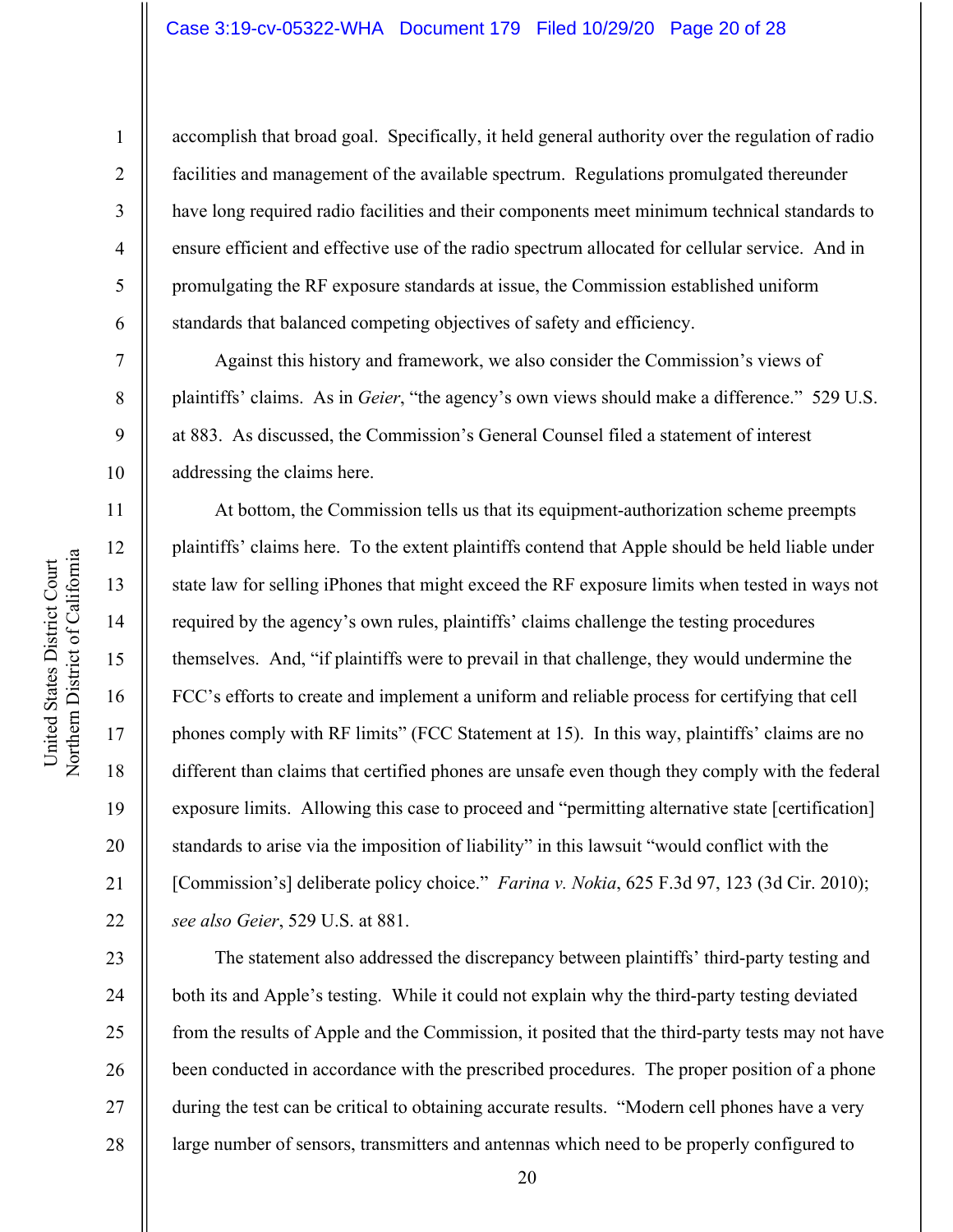## Case 3:19-cv-05322-WHA Document 179 Filed 10/29/20 Page 21 of 28

United States District Court

United States District Court

1

2

3

4

5

6

7

8

9

19

at 19):

20

21

22

23

24

25

26

27

28

ensure that the tests are conducted in the worst-case permissible operation . . . . Testing each cell phone under its worst-case configuration requires detailed understanding of its design and antenna arrangements; most of this information is non-public and proprietary" (FCC Statement at 16). The statement thus concluded, with regard to the technical standards, that "[t]hese complex technical issues of phone design and configuration underscore the need for a uniform certification regime. Lawsuits like this one would needlessly disrupt the Commission's certification process and improperly impede the marketing of cell phones that the FCC has found to be safe" (*ibid.*).

Finally, the statement addressed the impact of its *2019 RF Order* on plaintiffs'

disclosure-related claims (FCC Statement at 17–19). Noting that state disclosure requirements that stand as an obstacle to the implementation of federal disclosure rules are preempted by federal law, *Credit Suisse First Boston Corp. v. Grunwald*, 400 F.3d 1119, 1135-36 (9th Cir. 2005), the order stated that it "has a legitimate interest in guarding against 'overwarning' about the potential dangers of a product sold to consumers" (*id.* at 18). In its view, "[p]laintiffs' claims regarding the adequacy of Apple's disclosures risks precisely the kind of 'overwarning' regarding RF exposure that concerned the" Commission in its *2019 RF Order* (FCC Statement

If plaintiffs were to prevail on such claims, Apple could be compelled to disclose that its FCC-certified cell phones exceed the FCC's RF exposure limits in some circumstances, even though "such exposure would . . . be well below levels considered to be dangerous" given the "large safety margin" built into the FCC's limits. *See 2019 RF Order* ¶ 14. Any such disclosures would "risk contributing to an erroneous public perception" regarding the safety of FCC-certified cell phones. *See id.* ¶ 16. Therefore, insofar as plaintiffs' claims are based on the premise that Apple has a duty to disclose additional information about the RF emissions of its FCC-certified cell phones, they conflict with the FCC's considered policy judgment regarding how best and in what form to disseminate relevant information about RF exposure to the public. They are thus beyond the Court's jurisdiction and in any event preempted. Putting it all together, the statement concluded:

The FCC's testing parameters reflect the agency's considered policy judgment about the best way to evaluate and ensure the safety of cell phones made available for sale in the United States.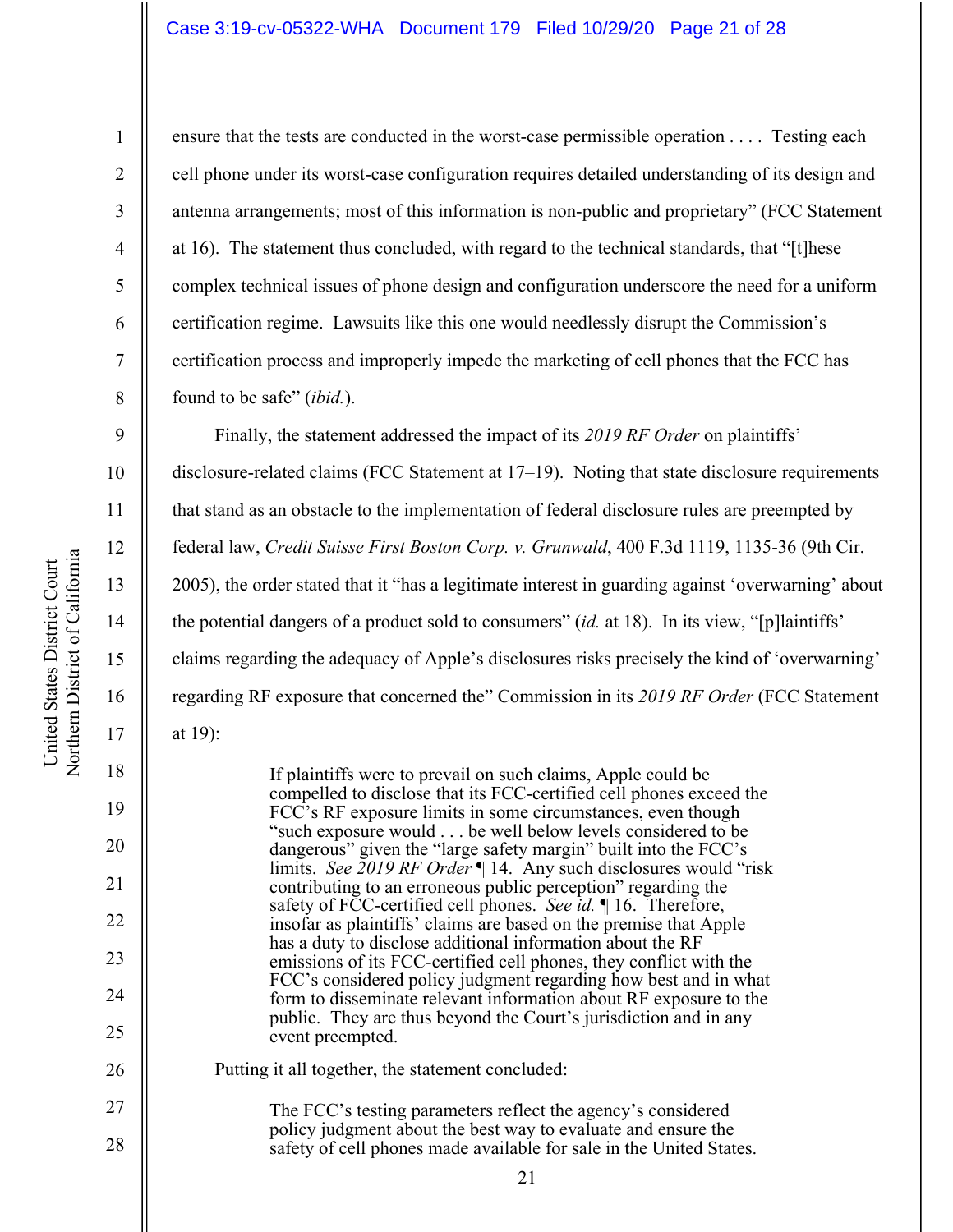To the extent that plaintiffs' lawsuit challenges the validity or sufficiency of those parameters, the Court lacks jurisdiction to entertain those claims. To the extent plaintiffs assert claims that cell phones certified for sale in the United States are nonetheless unsafe, their claims are preempted. Finally, insofar as plaintiffs contend that Apple was required to provide additional consumer disclosures regarding its FCC-certified cell phones, those claims conflict with the FCC's contrary determination that its existing disclosure requirements adequately inform the American public. Accordingly, they are likewise beyond the Court's jurisdiction and in any event preempted.

This order agrees with the Commission. The equipment-authorization regime represents a "deliberate choice" to establish uniform technical standards embodying a careful balance between safety and efficiency. If successful, plaintiffs' claims could set the stage for a patchwork of state-required testing procedures, increasing the burden on manufacturers and thereby upsetting the efficiency that the uniform standards and testing procedures provide. *Geier*, 529 U.S. at 879–81; *Buckman*, 531 U.S. at 353. As it stated, "[l]awsuits like this one would needlessly disrupt the Commission's certification process and improperly impede the marketing of cell phones that the FCC has found to be safe" (FCC Statement at 16). Even though plaintiffs' state-law claims "attempt[ ] to achieve one of the same goals as federal law" — namely, safety — the enforcement of the equipment-authorization regime by state tort suits such as plaintiffs' would upset the balance struck by the regulations and must fall aside. *Arizona*, 567 U.S. at 406.

Our court of appeals has not considered this issue, but decisions in analogous cases outside of our circuit agree. In *Murray v. Motorola, Inc.*, 982 A.2d 764, 769–70 (D.C. 2009), plaintiffs sued a number of cell phone companies and handset manufacturers under District of Columbia law, alleging that the plaintiffs had suffered injury as a result of using cell phones produced, sold, or promoted by the defendants. *Murray* held that "insofar as plaintiffs' claims rest[ed] on allegations about the inadequacy of the FCC's RF radiation standard or about the safety of their FCC-certified cellphones, the claims [were] preempted under the doctrine of conflict preemption." *Id.* at 777.

The panel further held that its conflict-preemption ruling did not foreclose potential liability under the District of Columbia's consumer-protection law "for providing plaintiffs

United States District Court

1

2

3

4

5

6

7

8

9

10

11

12

13

14

15

16

17

18

19

20

21

22

23

24

25

26

27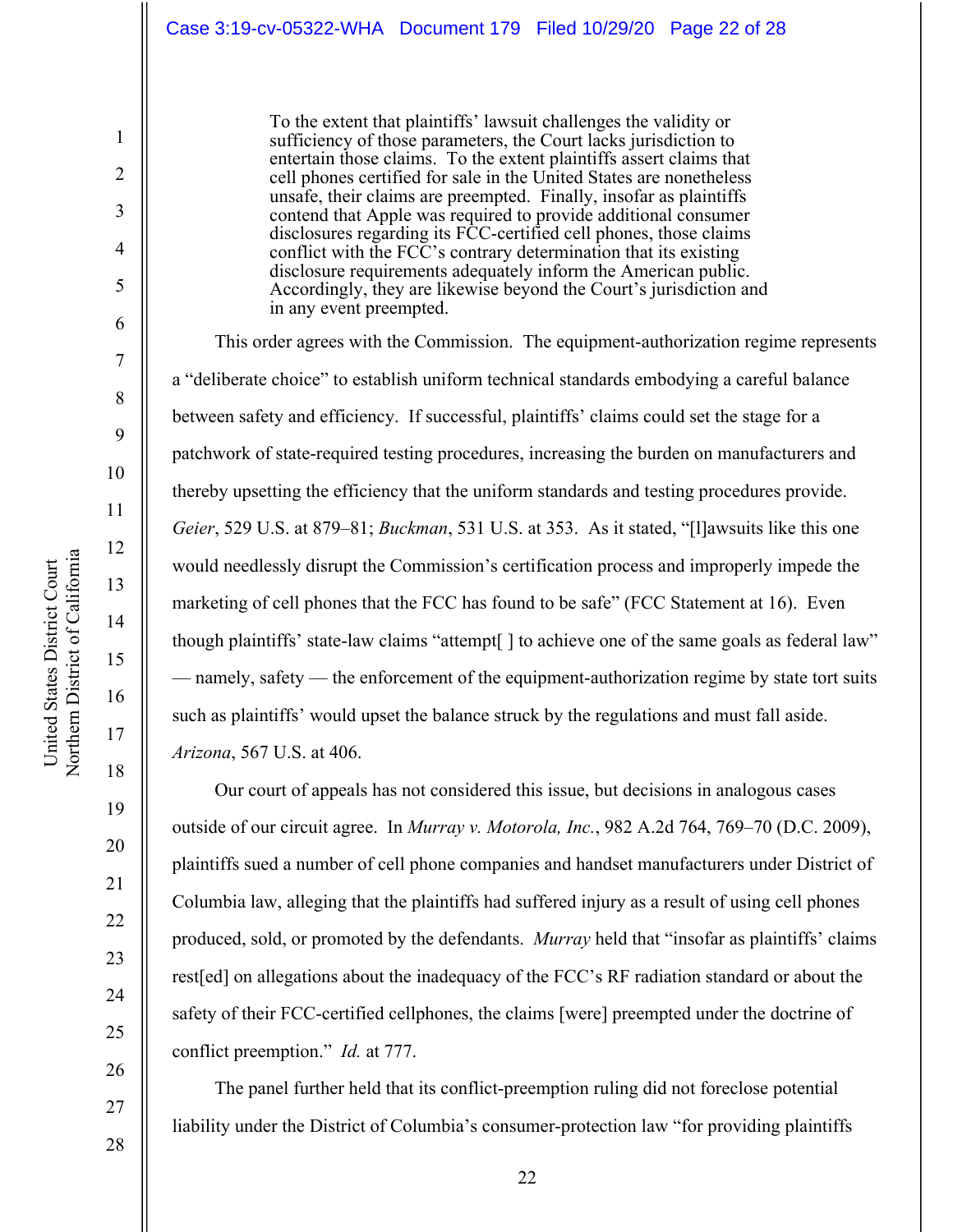# Case 3:19-cv-05322-WHA Document 179 Filed 10/29/20 Page 23 of 28

United States District Court

1

2

3

4

5

6

7

8

9

10

12

13

16

17

18

19

20

21

22

23

24

25

26

27

with false and misleading information about their cell phones, or for omitting material information about the phones." Those claims, the court explained, would not require plaintiffs "to prove that cell phones emit unreasonably dangerous levels of radiation." *Id.* at 783. Accordingly, *Murray* permitted plaintiffs to proceed with allegations that the defendants had "falsely represented that [r]esearch has shown that there is absolutely no risk of harm associated with the use of cell phones," and that the defendants had failed to inform consumers of steps that could be taken to mitigate RF exposure, "[t]o the extent that the[ ] claims [were] not read as claims that cell phones are unreasonably dangerous." *Id.* at 784.

The United States and the Commission jointly filed an amicus brief in *Murray*, arguing that the Commission's RF regulations preempted any lawsuit asserting claims that wireless phones in compliance with the FCC's RF standards were unsafe. The government contended both that federal law had occupied the field of technical standards for RF transmissions, and that the suit "plainly conflict[ed] with the FCC's RF exposure regulations." Quoting the *1997 RF Order*, the amicus brief explained that the Commission's RF standards "are not simply a minimum requirement" that States are free to supplement, but instead "set the 'proper balance between the need to protect the public and workers . . . and the need to allow communications services to readily address growing marketplace demands.'" Amicus Br. of the United States and the F.C.C., *Murray*, No. 07-cv-1074 at 12–18.

In *Farina v. Nokia*, 625 F.3d 97, 104 (3d Cir. 2010), *cert. denied*, 565 U.S. 928 (2011), the plaintiff brought a putative class action claiming that the operation of cellphones without a headset exposed the user to unsafe amounts of RF radiation, challenging the manufacturer's marketing of its cellphones without a headset as safe. *Farina* dismissed the complaint. It found that "[a] jury determination that cellphones in compliance with the FCC's [RF exposure] guidelines were still unreasonably dangerous would, in essence, permit a jury to second guess the FCC's conclusion on how to balance its objectives." Such a result, the panel observed, would disturb the "balancing of safety and efficiency" embodied in the Commission's exposure limits. The panel further noted that the "resulting state-law standards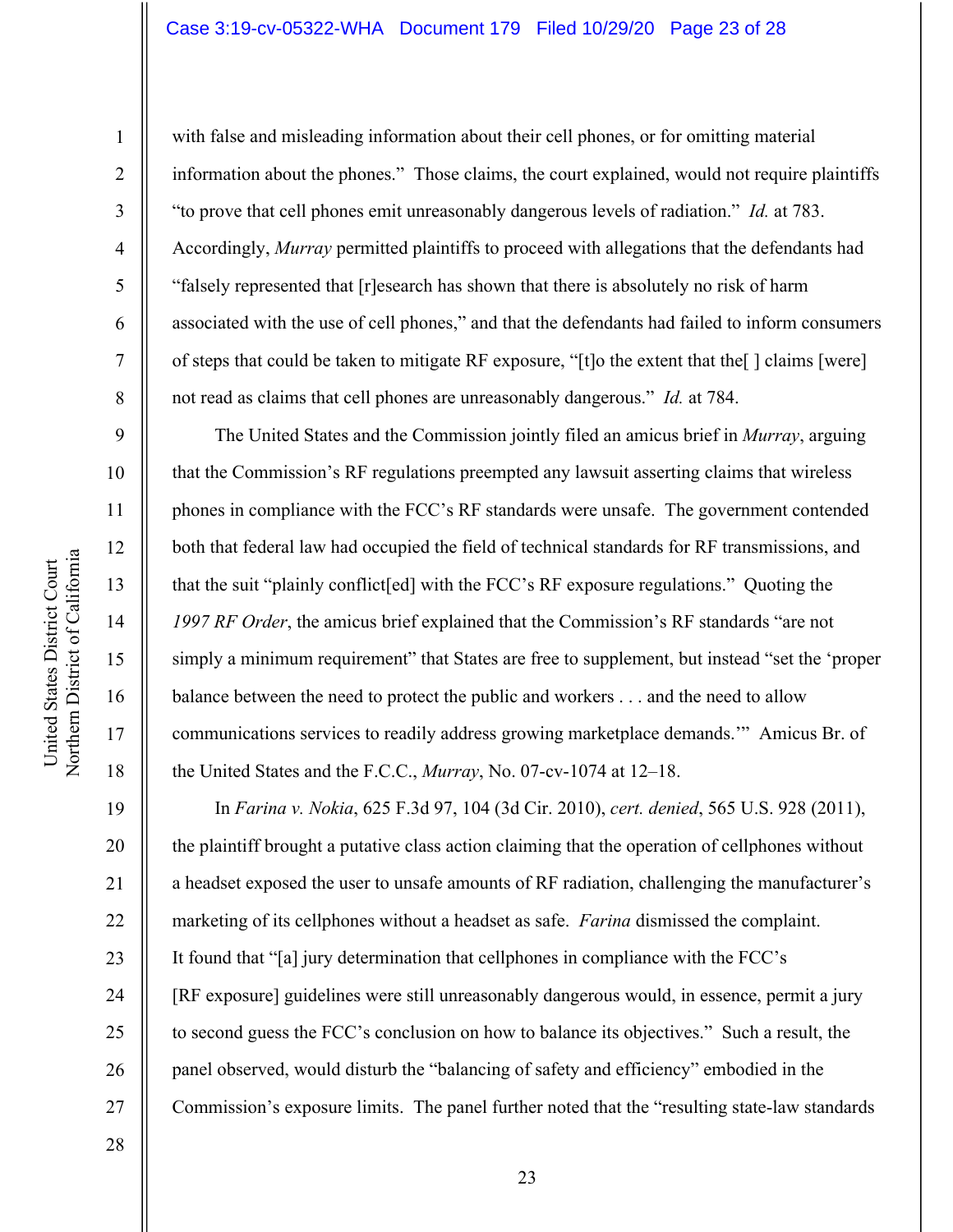could vary from state to state, eradicating the uniformity necessary to regulating the wireless network." *Id.* at 126–27.

On petition for a writ of certiorari, the Supreme Court invited the Solicitor General to express the views of the United States. Relying on *Buckman*, 531 U.S. at 348, the United States opined that "[t]he court of appeals correctly held that petitioner's suit [was] preempted because the state-law rule it [sought] to impose would conflict with the FCC's RF regulations[,]" again asserting that the Commission "intended to strike 'a proper balance between the need to protect the public and workers from exposure to potentially harmful RF electromagnetic fields and the requirement that industry be allowed to provide telecommunications services to the public in the most efficient and practical manner possible." The government also noted that it had consistently "made clear in amicus filings that state lawsuits challenging the safety of FCC-certified wireless phones conflict with the federal policy objectives underlying the FCC's RF rules." Brief for the United States as Amici Curiae, *Farina*, No. 10-1064, 2011 WL 3799082 at \*9–12.

The outlier is *Pinney v. Nokia, Inc.*, 402 F.3d 430, 456–58 (4th Cir. 2005), *cert. denied*, 546 U.S. 998 (2005), in which a divided panel of the Fourth Circuit held that a lawsuit challenging the safety of wireless phones did not conflict with federal law. *Pinney* was decided before the Commission set out its views in *Murray* and *Farina*. The panel gave almost no consideration to the preemptive effect of the Commission's RF regulations, instead focusing its preemption analysis on a single provision of the Communications Act, Section 332. *Pinney* concluded that it could "not infer from [Section] 332 the congressional objective of achieving preemptive national RF radiation standards for wireless telephones." *Ibid.* By focusing only on Section 332 and failing to consider the independent preemptive effect of the Commission's RF rules, the court ignored the principle that, like statutes, the "statutorily authorized regulations of an agency will preempt any state or local law that conflicts with such regulations or frustrates the purposes thereof." *City of New York v. FCC*, 486 U.S. 57, 64 (1988); *see Fidelity Fed. Sav. & Loan Ass'n v. de la Cuesta*, 458 U.S. 141, 153 (1982) ("Federal regulations have no less pre-emptive effect than federal statutes.").

1

2

3

4

5

6

7

8

9

10

11

12

13

14

15

16

17

18

19

20

21

22

23

24

25

26

27

28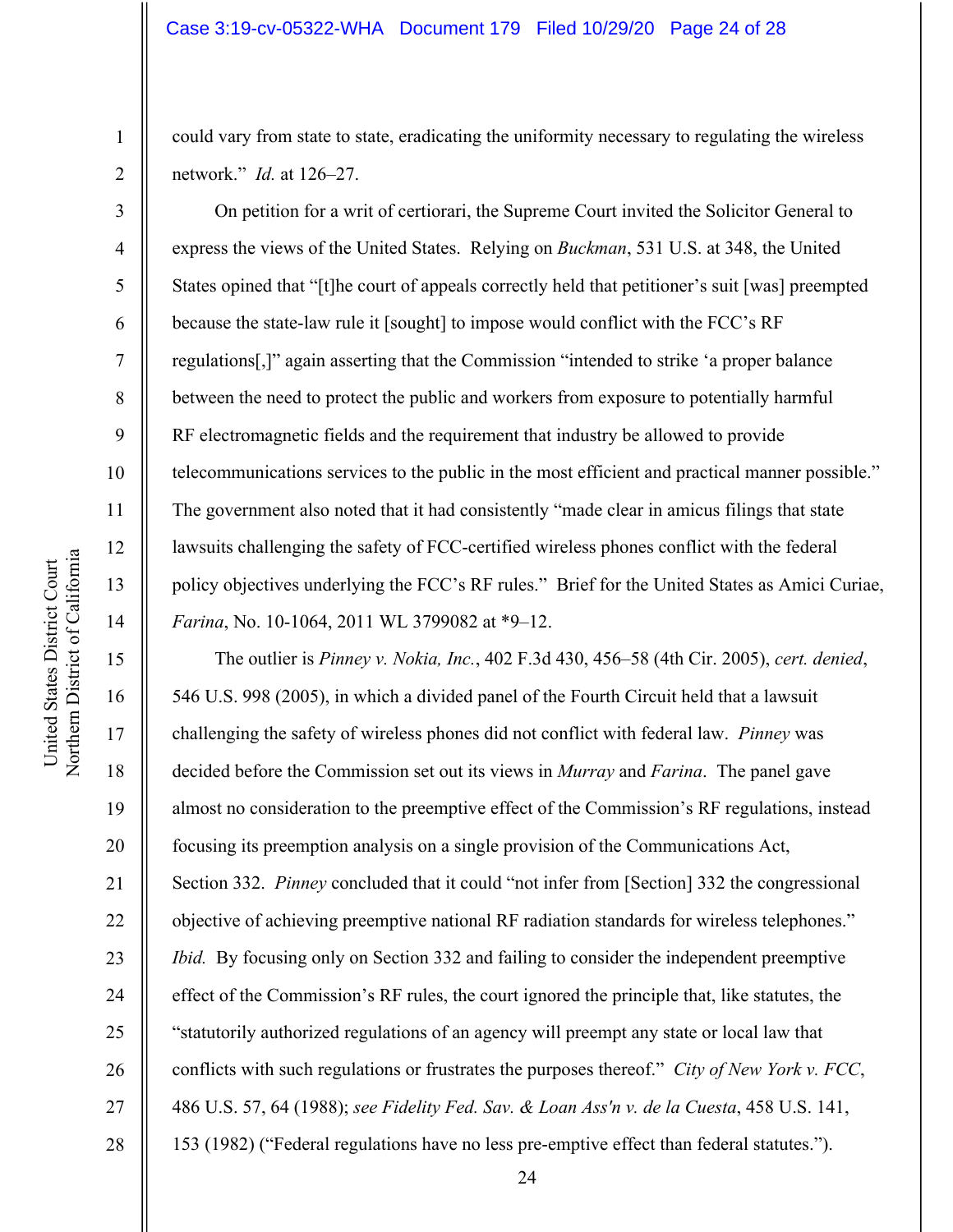$*$  \*  $*$  \*  $*$ 

Northern District of California Northern District of California United States District Court United States District Court

1

2

3

4

5

6

7

8

9

10

11

12

13

14

15

16

17

18

19

20

21

22

23

24

25

26

27

28

Relying on *Geier* and *Wyeth*, plaintiffs argue that their claims can only be conflict preempted if Congress expressly mandated that the Commission balance varied interests when regulating device RF exposure (Opp. at 17). Plaintiffs' argument runs afoul of the same principle ignored by *Pinney*. A "preemptive regulation's force does not depend on express congressional authorization to displace state law." *De la Cuesta*, 458 U.S. at 154. But, while Congress need not expressly grant an agency the power to preempt state law, plaintiffs argue that Congress must nevertheless expressly charge the agency with balancing competing objectives. Not so. Plaintiffs' argument may be wise legislative policy, but the Constitution leaves such policy choices to Congress, not the courts. As the Supreme Court recognized long ago, "[b]ecause Congress could neither foresee nor easily comprehend the fast-moving developments in the field, it 'gave the Commission . . . expansive powers.'" *N.B.C. v. United States*, 319 U.S. 190, 219 (1943); *United States v. Southwestern Cable Co.*, 392 U.S. 157, 172– 73 (1968). In 1996, Congress left those powers largely intact, only carving out the Commission's (implied) authority to preempt local and state land use decisions. H.R. Conf. Rep. 104-458 at 208; *see also* 47 U.S.C. § 704(a). Even then, Congress ensured that its agency had the final say on RF exposure limits and compliance therewith. *Ibid.* To view that grant of broad discretion to the Commission as somehow limiting its powers would be counterintuitive. Next, plaintiffs correctly note that we do not defer "to an agency's conclusion that state

law is preempted." *Wyeth*, 555 U.S. at 576–77. Instead, the weight accorded to an agency's explanation of the impact state law has on the federal scheme it administers depends on its thoroughness, consistency, and persuasiveness. *Ibid.* This is so because even though "agencies have no special authority to pronounce on preemption absent delegation by Congress, they do have a unique understanding of the statutes they administer and an attendant ability to make informed determinations about how state requirements may pose an 'obstacle to the accomplishment and execution of the full purposes and objectives of Congress.'" *Ibid.* The statement here is thorough, persuasive, consistent with its past positions, and evidences expertise in administering its delegated authority.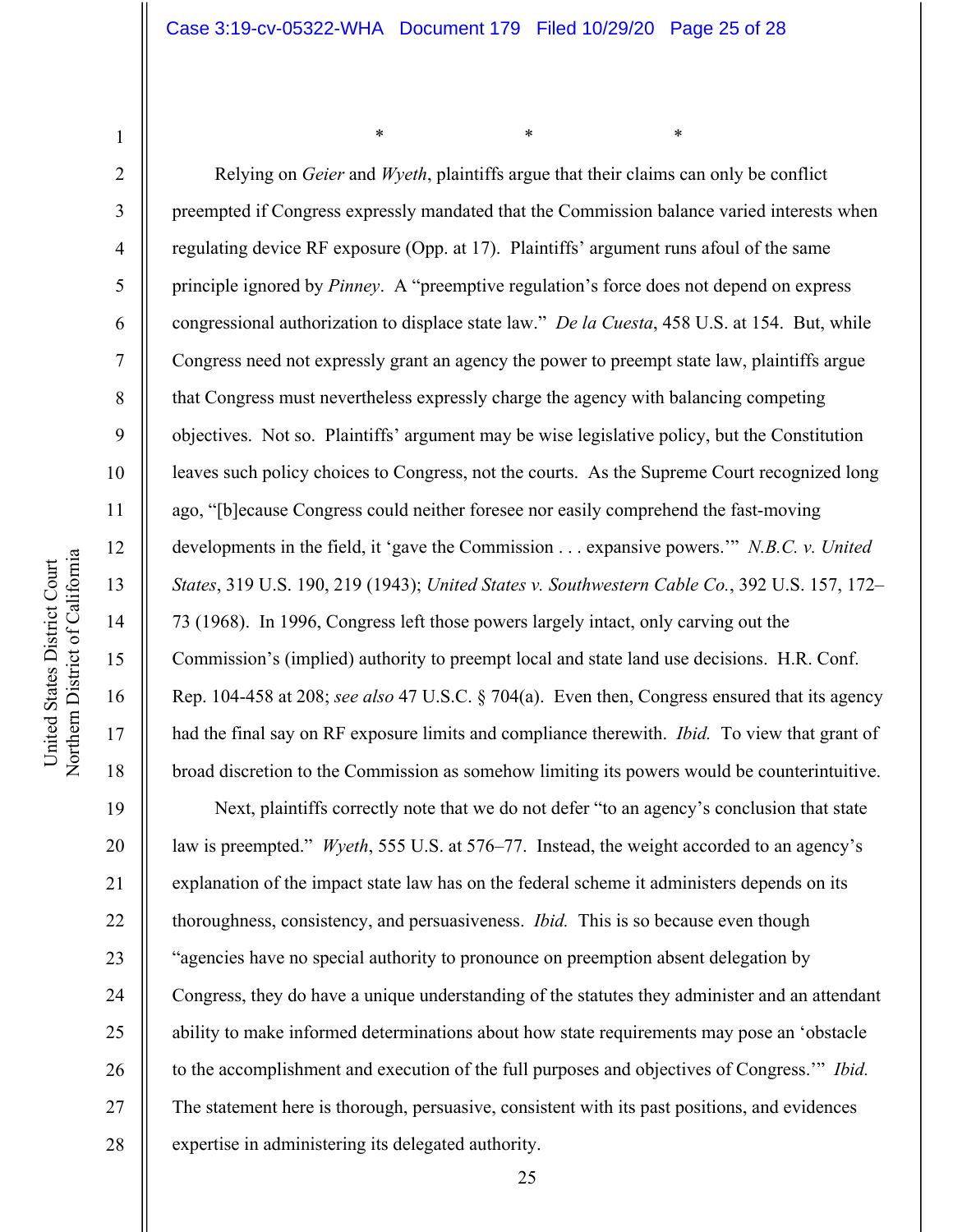### Case 3:19-cv-05322-WHA Document 179 Filed 10/29/20 Page 26 of 28

1

2

3

4

5

6

7

8

9

10

11

12

13

14

15

16

17

18

19

20

21

22

23

24

Plaintiffs nevertheless argue that the statement should receive no weight because its position runs contrary to "decades of" policy that regarded state law as complementary, as well as previous decisions deciding against broad preemption of state tort law (Opp. at 19). Plaintiffs overstate the Commission's past reluctance to preempt. True, it chose not to adopt a federal rule of liability in 1997. But, outside of the local land use fights well-documented in the legislative and regulatory histories, there is no talk of other lawsuits, certainly none analogous to plaintiffs' at the time. The order itself merely noted that the topic was not before it and prudently "question[ed] whether such an action, which would preempt too broad a scope of legal actions, would otherwise be appropriate." *1997 RF Order*, 13 F.C.C.R. 7268 ¶ 90. And, when lawsuits like plaintiffs' were actually filed, the Commission *did* take a stance, filing amicus briefs that consistently outlined its exclusive regulatory authority over cellphone RF emissions and the threat such litigation would pose to its regulatory scheme. FCC Amicus Br., 2008 WL 7825518 at \*9; U.S. Amicus Br., *Farina*, 2011 WL 3799082 at \*9. The Commission's present views have remained consistent with its past views, the legislative and regulatory history, and the regulations themselves. This order thus finds no reason to discount the agency's views.

Finally, plaintiffs argue that unlike *Farina* and *Murray*, wherein the consumers sought to impose liability even though their phones *met* the federal RF safety limit, our plaintiffs allege that their cell phones *exceed* the Commission's safety limit, supposedly meaning their claims cannot conflict with federal objectives. Not so. Although plaintiffs attempt to enforce the same exposure limits set by the Commission, their claims still risk disturbing the balance struck by the Commission by "needlessly disrupt[ing] the Commission's certification process and improperly imped[ing] the marketing of cell phones that the FCC has found to be safe" (FCC Statement at 16).7

25 26

27

 $7$  The operative complaint addresses Apple's marketing of iPhones as performing larger-than-life functions "in your pocket." As discussed, the Commission found that all certified cellphones are safe, even if they exceed the RF exposure standards during use closer to the body than tested. To the extent plaintiffs' disclosure-related claims allege that Apple overstates the safety of its product, such claims are preempted in light of the Commission's safety determination and the balance it reached between safety and overwarning.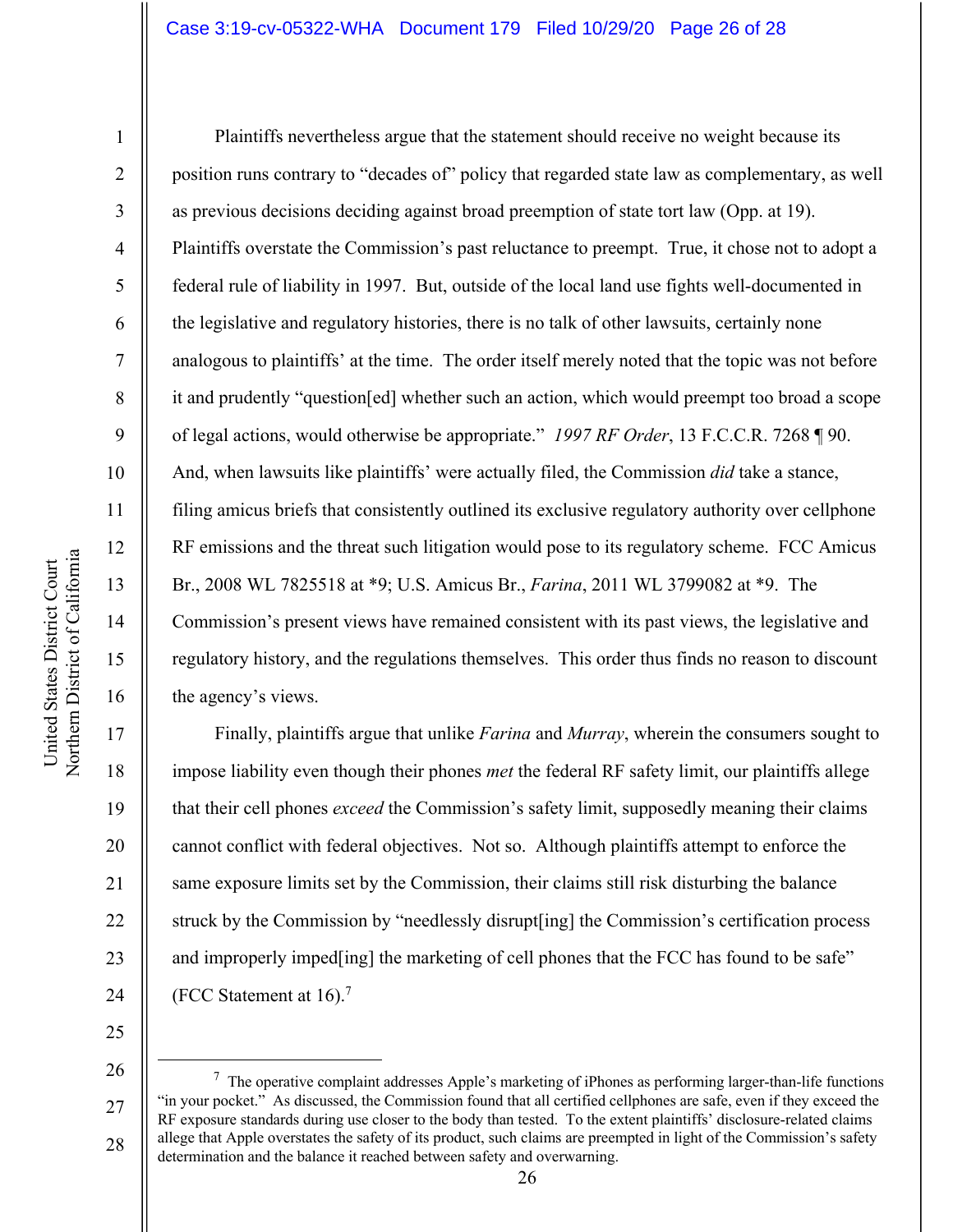## Case 3:19-cv-05322-WHA Document 179 Filed 10/29/20 Page 27 of 28

1

2

3

4

5

6

7

8

9

10

11

12

13

14

15

16

17

18

19

20

21

22

23

24

25

26

27

28

This argument fails for another reason. The Commission is amply empowered to investigate complaints and petitions calling into question the continued compliance of certified devices with its technical standards. *See Buckman*, 531 U.S. at 341. In April 2020, for example, the FCC's Enforcement Bureau announced that it had entered into a consent decree with BLU Products, Inc., to resolve an investigation into whether the company's GRAND MAX mobile phone violated the Commission's RF limits. As part of the investigation, the FCC Lab tested the phone and found that it did not comply with the Commission's RF limits. Under the terms of the consent decree, "BLU Products admit[ted] that it violated the Commission's rules, [promised to] implement a compliance plan, and [to] pay a \$130,000 civil penalty." *BLU Products. Inc.*, DA 20-305, ¶¶ 2–3 (Enf. Bur. released April 2, 2020).

Notably, the *Chicago Tribune* story that plaintiffs detailed extensively in the operative complaint spurred the Commission to investigate the *Tribune*'s claims of noncompliance, as discussed. The FCC Lab tested commercially-available iPhones as well as a model iPhone provided by Apple, and each demonstrated compliance when tested at the test separation distances used in their original certification filing (not at two millimeters, as the *Tribune* additionally had) and consistent with OED's parameters. The Lab found no evidence of violations of the technical standards. Apple's iPhones have thus demonstrated compliance with its exposure limits not once but twice (Dkt. No. 104-11). Allowing a federal jury to now second-guess the agency determinations would interfere with the balance struck in the equipment-authorization program. The federal regulations must displace plaintiffs' claims.

Plaintiffs suggest that such a ruling would leave consumers without any remedy. Not so. Aside from enforcement bureau actions as described, which are triggered by complaints or petitions filed with the Commission, plaintiffs may also challenge agency rulemaking directly. The *2019 RF Order* involved here, for example, is the subject of two consolidated petitions for review in the Court of Appeals for the District of Columbia Circuit. *See Environmental Health Trust v. FCC*, No. 20-1025 (lead); *Children's Health Defense v. FCC*, No. 20-1138 (consolidated). And, this order should not be read as standing for the proposition that all statelaw claims that touch upon the federal RF regulations are preempted. If, for example, the